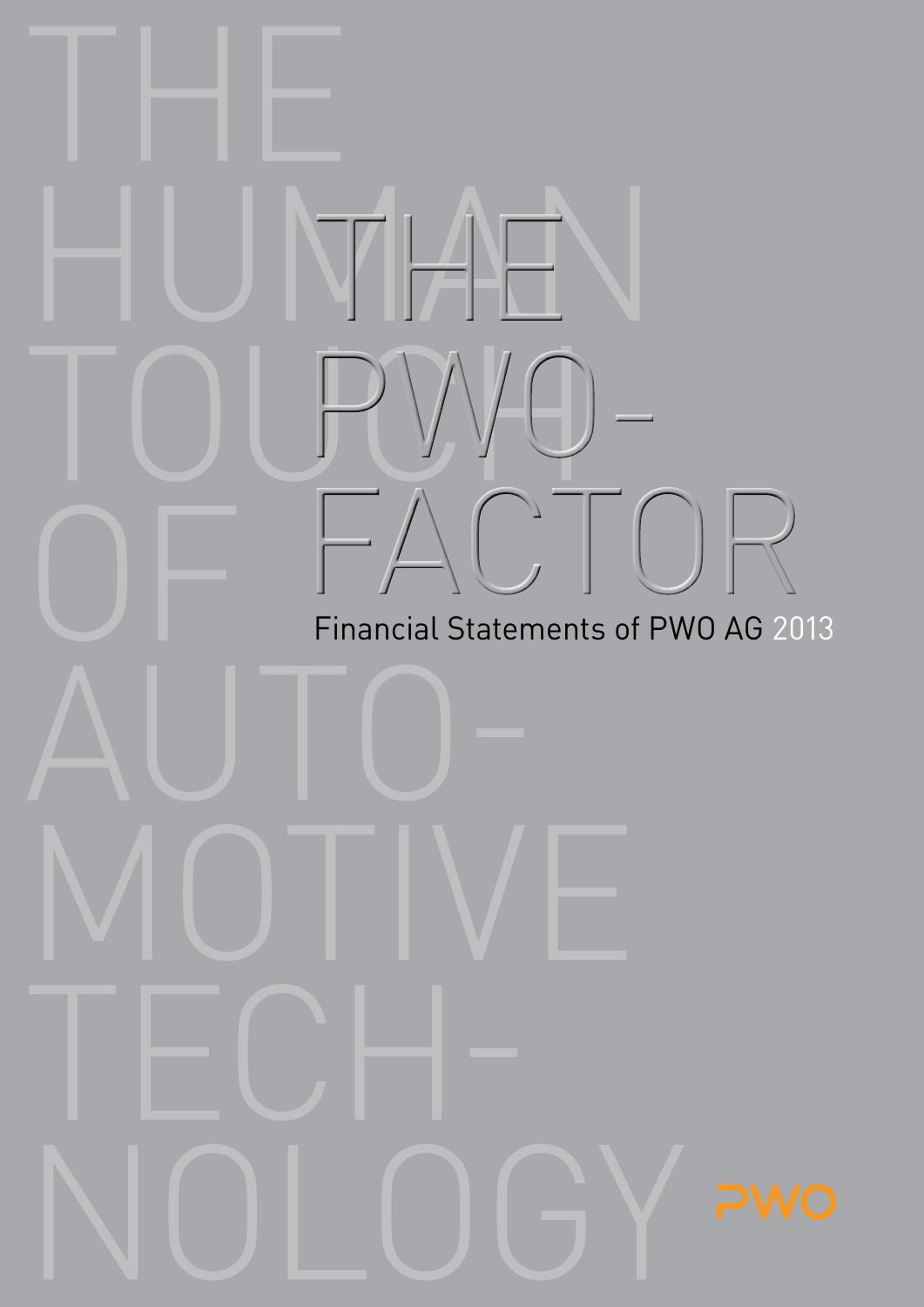# Financial Statements of PWO AG 2013

The Management Report of PWO AG and the Group Management Report for the 2013 business year have been prepared in accordance with § 315 section. 3 of the German Commercial Code (HGB) and published in the 2013 Annual Report.

The Annual Financial Statements and the Management Report of PWO AG produced with the Group Management Report for the 2013 business year will be submitted to the administrator of the Federal Gazette in which they will be published.

The Annual Financial Statements of PWO AG and the 2013 Annual Report are also available online at http://www.progress-werk.de/berichte2013.html and from the convening of the AGM 2014 at http://www.progress-werk.de/hauptversammlung.html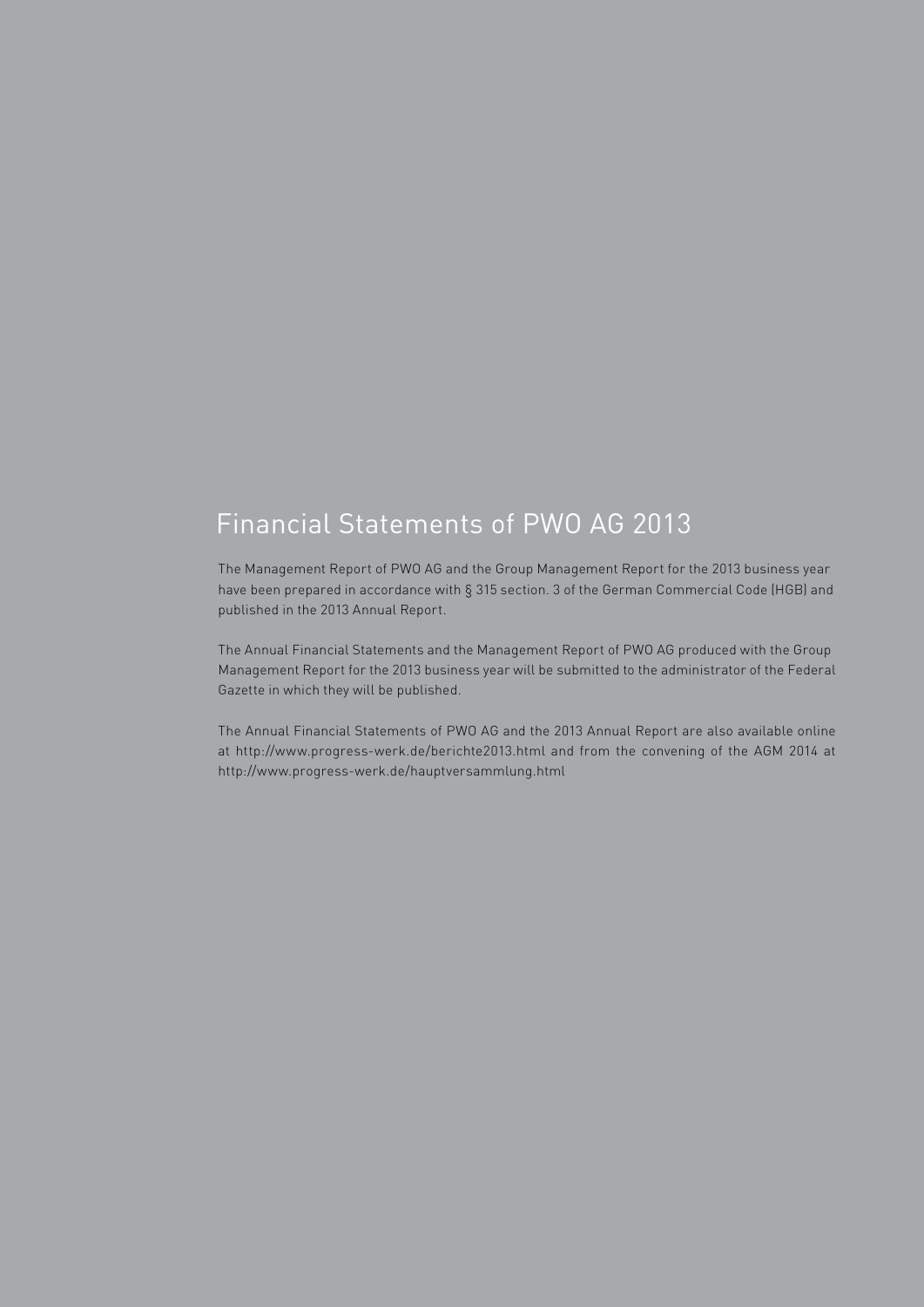# 2013 CONTENT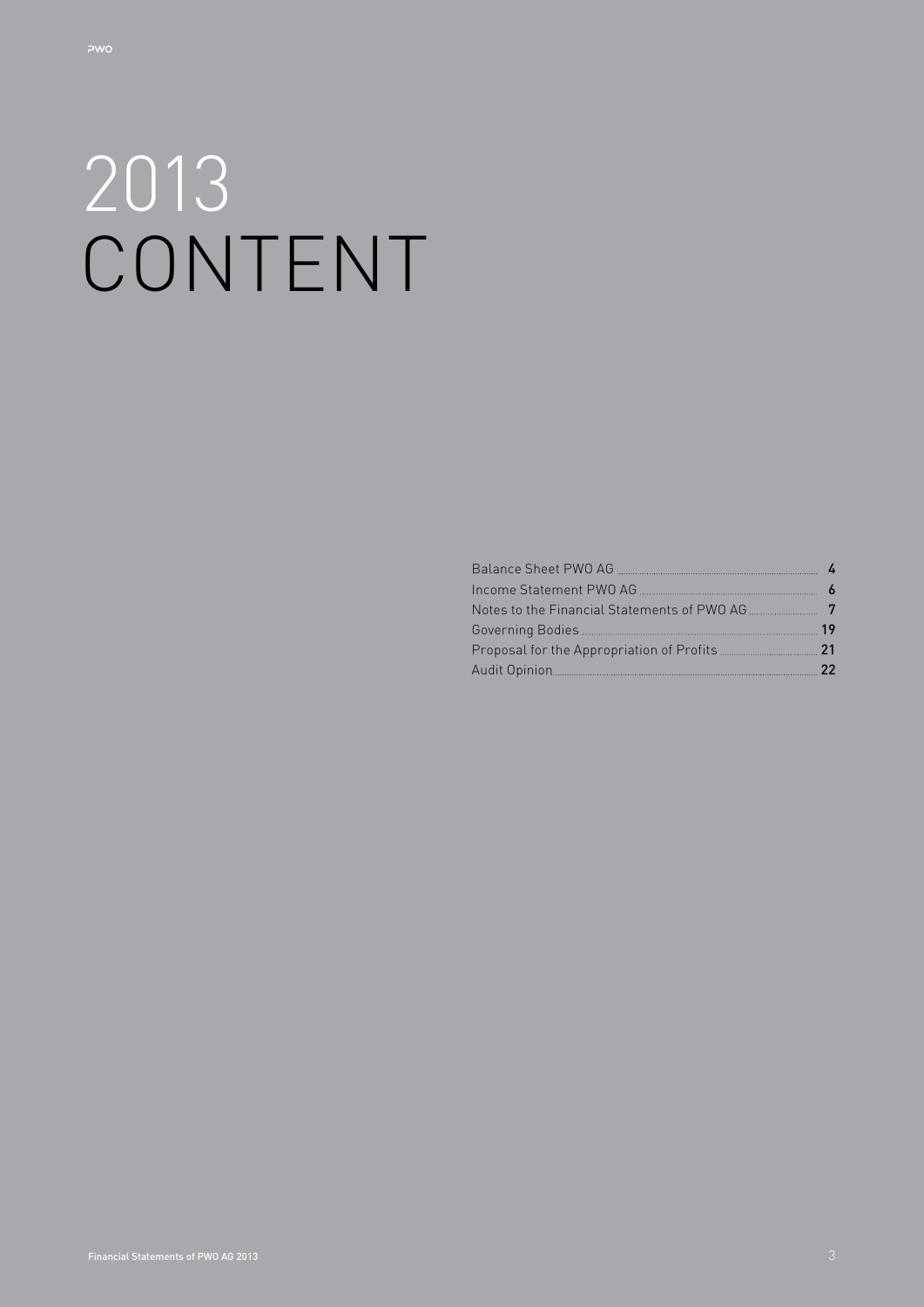# Balance Sheet PWO AG

#### **ASSETS**

| Note<br>no.                                            | 2013<br><b>EURk</b> | 2012<br><b>EURk</b> |
|--------------------------------------------------------|---------------------|---------------------|
| Contract and customer-related development services     | 2,487               | 1,369               |
| Acquired industrial property rights and similar rights | 1,300               | 1,543               |
| Intangible assets                                      | 3,787               | 2,912               |
| Land and buildings                                     | 22,647              | 18,841              |
| Technical equipment and machinery                      | 29,532              | 27,773              |
| Other equipment, operating and office equipment        | 4,821               | 3,946               |
| Prepayments and assets under construction              | 1,576               | 5,864               |
| Property, plant, and equipment                         | 58,576              | 56,424              |
| Investments in affiliated companies                    | 44,370              | 44,370              |
| Loans to affiliated companies                          | 32,660              | 23,806              |
| <b>Financial assets</b>                                | 77,030              | 68,176              |
| 3<br>Non-current assets                                | 139,393             | 127,512             |
| Raw materials and supplies                             | 10,243              | 9,001               |
| Work-in-progress                                       | 15,598              | 16,113              |
| Finished goods and merchandise                         | 9,251               | 7,904               |
| Inventories<br>4                                       | 35,092              | 33,018              |
| Trade receivables                                      | 33,330              | 32,168              |
| Receivables from affiliated companies                  | 13,546              | 9,003               |
| Other assets                                           | 2,922               | 3,216               |
| 5<br>Receivables and other assets                      | 49,798              | 44,387              |
| Cash on hand, bank deposits                            | 2,837               | 4,886               |
| <b>Current assets</b>                                  | 87,727              | 82,291              |
| Prepayments and accrued income<br>6                    | 35                  | 58                  |
| Deferred tax assets<br>10                              | 885                 | 587                 |
| <b>Total assets</b>                                    | 228,040             | 210,448             |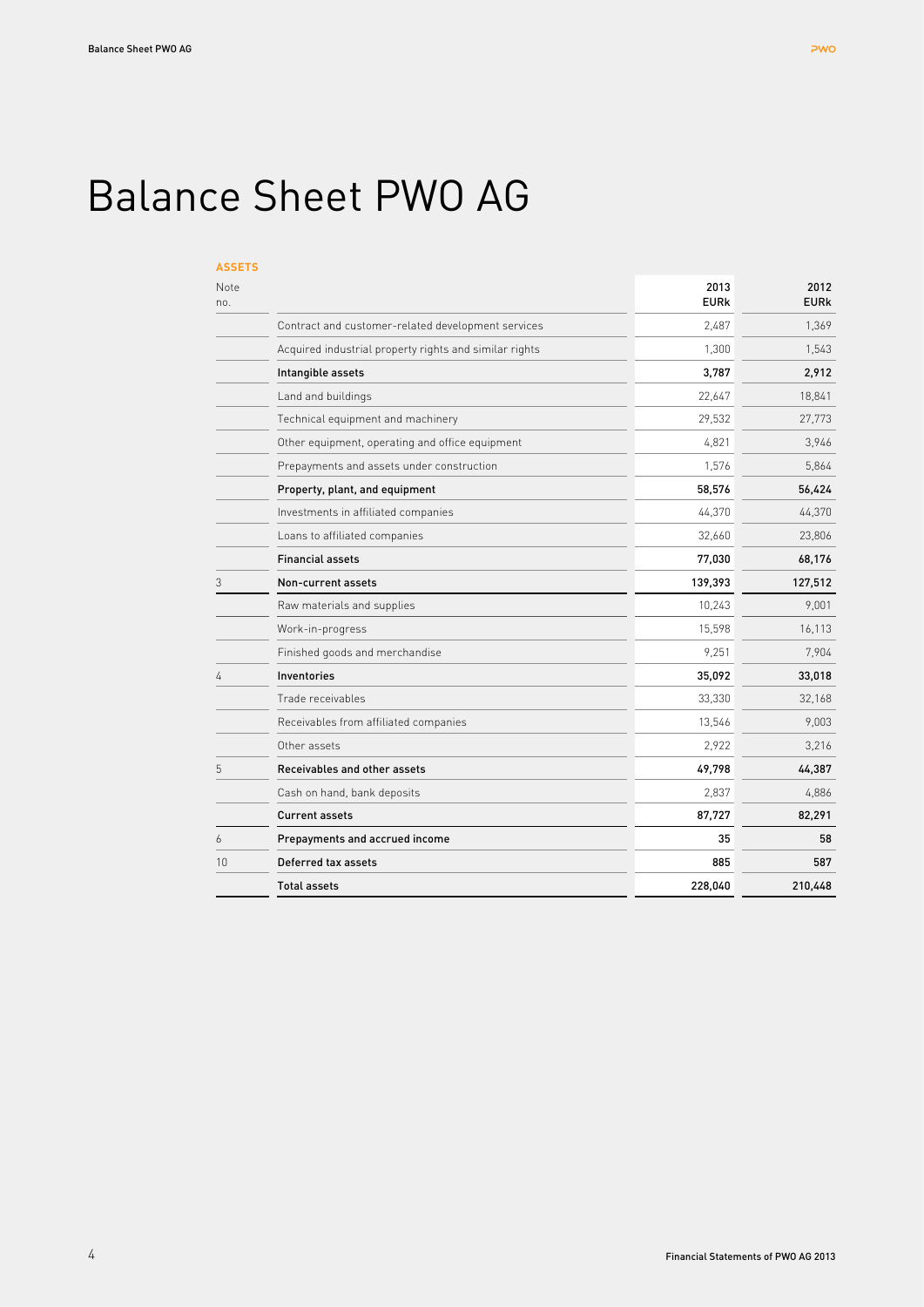#### **EQUITY AND LIABILITIES**

| Note<br>no.                                         | 2013<br><b>EURk</b> | 2012<br><b>EURk</b> |
|-----------------------------------------------------|---------------------|---------------------|
| Subscribed capital                                  | 9,375               | 9,375               |
| Capital reserves                                    | 38,690              | 38,690              |
| Statutory reserves                                  | 204                 | 204                 |
| Other retained earnings                             | 60,550              | 58,300              |
| <b>Retained earnings</b>                            | 60,754              | 58,504              |
| Unappropriated retained earnings                    | 5,629               | 5,026               |
| 7<br>Equity                                         | 114,448             | 111,595             |
| Provisions for pensions and other employee benefits | 29,755              | 26,810              |
| Tax provisions                                      | 750                 | $\theta$            |
| Other provisions                                    | 11,254              | 12,443              |
| 8<br>Provisions                                     | 41,759              | 39,253              |
| Bank borrowings                                     | 53,816              | 43,539              |
| Advance payments received on account of orders      | 588                 | 541                 |
| Trade payables                                      | 12,437              | 10,802              |
| Liabilities to affiliated companies                 | 322                 | 1,005               |
| Other liabilities                                   | 4,670               | 3,713               |
| 9<br>Liabilities                                    | 71,833              | 59,600              |

| Total equity and liabilities | 228.040 | 210,448 |
|------------------------------|---------|---------|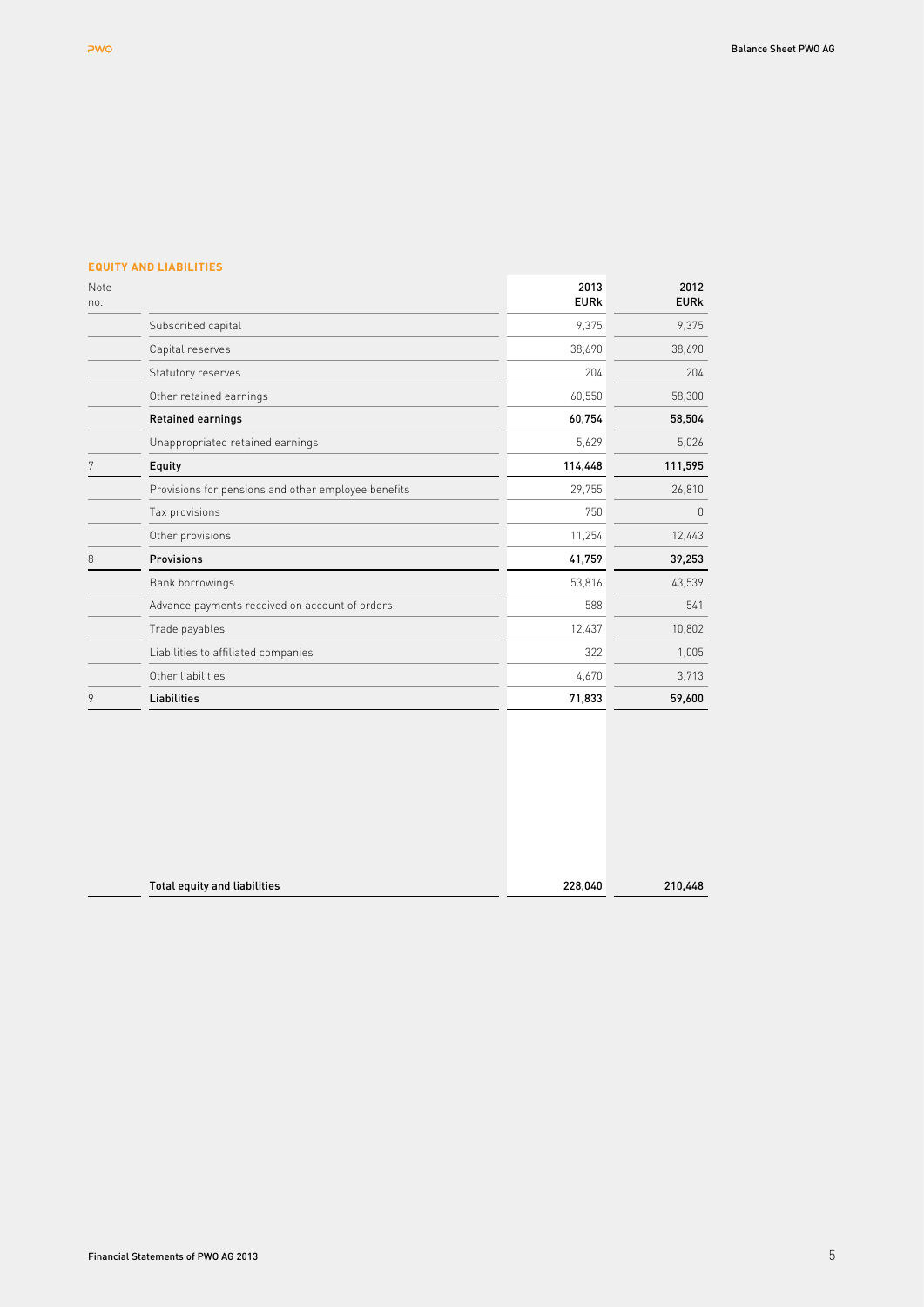# Income Statement PWO AG

| 252,974<br>247,819<br>Revenue<br>Change in finished goods and work-in-progress<br>832<br>1,792<br>1,307<br>1,068<br>Other own work capitalized<br>255,113<br><b>Total output</b><br>250,679<br>Other operating income<br>4,417<br>4,080<br>Cost of raw materials and supplies and merchandise purchased<br>$-101,977$<br>$-101,273$<br>Cost of purchased services<br>$-28,981$<br>$-28,519$<br><b>Cost of materials</b><br>-130,958<br>-129,792<br>Wages and salaries<br>-60,907<br>-64,522<br>Social security and post-employment costs<br>$-13,684$<br>$-11,428$<br><b>Staff costs</b><br>$-78,206$<br>-72,335<br>Amortization of intangible non-current assets and depreciation<br>$-9,560$<br>of property, plant, and equipment<br>$-10,153$<br>$-24,633$<br>$-25,071$<br>Other operating expenses<br>Income from loans of financial fixed assets.<br>of which from affiliated companies EURk 580 (p/y: EURk 623)<br>580<br>623<br>Other interest and similar income<br>45<br>66<br>Write-downs of financial assets<br>$-3,550$<br>21<br>0<br>$-3,621$<br>$-3,792$<br>Interest and similar expenses<br><b>Financial result</b><br>$-2,996$<br>$-6,653$<br>12,584<br>11,348<br>Result from ordinary activities<br>Extraordinary income<br>125<br>125<br>$-445$<br>Extraordinary expenses<br>$-445$<br>23<br>$-320$<br>Net extraordinary result<br>$-320$<br>24<br>$-4,411$<br>Income taxes<br>-4,242<br>7,853<br>6,786<br>Net income<br>26<br>Profit carried forward from previous year<br>40<br>$-2,250$<br>$-1,800$<br>Transfer to other retained earnings<br>5,629<br>5,026<br>Unappropriated retained earnings | Note<br>no. | 2013<br><b>EURk</b> | 2012<br><b>EURK</b> |
|-----------------------------------------------------------------------------------------------------------------------------------------------------------------------------------------------------------------------------------------------------------------------------------------------------------------------------------------------------------------------------------------------------------------------------------------------------------------------------------------------------------------------------------------------------------------------------------------------------------------------------------------------------------------------------------------------------------------------------------------------------------------------------------------------------------------------------------------------------------------------------------------------------------------------------------------------------------------------------------------------------------------------------------------------------------------------------------------------------------------------------------------------------------------------------------------------------------------------------------------------------------------------------------------------------------------------------------------------------------------------------------------------------------------------------------------------------------------------------------------------------------------------------------------------------------------------------------------------------------------------|-------------|---------------------|---------------------|
|                                                                                                                                                                                                                                                                                                                                                                                                                                                                                                                                                                                                                                                                                                                                                                                                                                                                                                                                                                                                                                                                                                                                                                                                                                                                                                                                                                                                                                                                                                                                                                                                                       | 14          |                     |                     |
|                                                                                                                                                                                                                                                                                                                                                                                                                                                                                                                                                                                                                                                                                                                                                                                                                                                                                                                                                                                                                                                                                                                                                                                                                                                                                                                                                                                                                                                                                                                                                                                                                       |             |                     |                     |
|                                                                                                                                                                                                                                                                                                                                                                                                                                                                                                                                                                                                                                                                                                                                                                                                                                                                                                                                                                                                                                                                                                                                                                                                                                                                                                                                                                                                                                                                                                                                                                                                                       | 15          |                     |                     |
|                                                                                                                                                                                                                                                                                                                                                                                                                                                                                                                                                                                                                                                                                                                                                                                                                                                                                                                                                                                                                                                                                                                                                                                                                                                                                                                                                                                                                                                                                                                                                                                                                       |             |                     |                     |
|                                                                                                                                                                                                                                                                                                                                                                                                                                                                                                                                                                                                                                                                                                                                                                                                                                                                                                                                                                                                                                                                                                                                                                                                                                                                                                                                                                                                                                                                                                                                                                                                                       | 16          |                     |                     |
|                                                                                                                                                                                                                                                                                                                                                                                                                                                                                                                                                                                                                                                                                                                                                                                                                                                                                                                                                                                                                                                                                                                                                                                                                                                                                                                                                                                                                                                                                                                                                                                                                       |             |                     |                     |
|                                                                                                                                                                                                                                                                                                                                                                                                                                                                                                                                                                                                                                                                                                                                                                                                                                                                                                                                                                                                                                                                                                                                                                                                                                                                                                                                                                                                                                                                                                                                                                                                                       |             |                     |                     |
|                                                                                                                                                                                                                                                                                                                                                                                                                                                                                                                                                                                                                                                                                                                                                                                                                                                                                                                                                                                                                                                                                                                                                                                                                                                                                                                                                                                                                                                                                                                                                                                                                       |             |                     |                     |
|                                                                                                                                                                                                                                                                                                                                                                                                                                                                                                                                                                                                                                                                                                                                                                                                                                                                                                                                                                                                                                                                                                                                                                                                                                                                                                                                                                                                                                                                                                                                                                                                                       |             |                     |                     |
|                                                                                                                                                                                                                                                                                                                                                                                                                                                                                                                                                                                                                                                                                                                                                                                                                                                                                                                                                                                                                                                                                                                                                                                                                                                                                                                                                                                                                                                                                                                                                                                                                       |             |                     |                     |
|                                                                                                                                                                                                                                                                                                                                                                                                                                                                                                                                                                                                                                                                                                                                                                                                                                                                                                                                                                                                                                                                                                                                                                                                                                                                                                                                                                                                                                                                                                                                                                                                                       | 17          |                     |                     |
|                                                                                                                                                                                                                                                                                                                                                                                                                                                                                                                                                                                                                                                                                                                                                                                                                                                                                                                                                                                                                                                                                                                                                                                                                                                                                                                                                                                                                                                                                                                                                                                                                       |             |                     |                     |
|                                                                                                                                                                                                                                                                                                                                                                                                                                                                                                                                                                                                                                                                                                                                                                                                                                                                                                                                                                                                                                                                                                                                                                                                                                                                                                                                                                                                                                                                                                                                                                                                                       | 18          |                     |                     |
|                                                                                                                                                                                                                                                                                                                                                                                                                                                                                                                                                                                                                                                                                                                                                                                                                                                                                                                                                                                                                                                                                                                                                                                                                                                                                                                                                                                                                                                                                                                                                                                                                       | 19          |                     |                     |
|                                                                                                                                                                                                                                                                                                                                                                                                                                                                                                                                                                                                                                                                                                                                                                                                                                                                                                                                                                                                                                                                                                                                                                                                                                                                                                                                                                                                                                                                                                                                                                                                                       | 20          |                     |                     |
|                                                                                                                                                                                                                                                                                                                                                                                                                                                                                                                                                                                                                                                                                                                                                                                                                                                                                                                                                                                                                                                                                                                                                                                                                                                                                                                                                                                                                                                                                                                                                                                                                       |             |                     |                     |
|                                                                                                                                                                                                                                                                                                                                                                                                                                                                                                                                                                                                                                                                                                                                                                                                                                                                                                                                                                                                                                                                                                                                                                                                                                                                                                                                                                                                                                                                                                                                                                                                                       | 22          |                     |                     |
|                                                                                                                                                                                                                                                                                                                                                                                                                                                                                                                                                                                                                                                                                                                                                                                                                                                                                                                                                                                                                                                                                                                                                                                                                                                                                                                                                                                                                                                                                                                                                                                                                       |             |                     |                     |
|                                                                                                                                                                                                                                                                                                                                                                                                                                                                                                                                                                                                                                                                                                                                                                                                                                                                                                                                                                                                                                                                                                                                                                                                                                                                                                                                                                                                                                                                                                                                                                                                                       |             |                     |                     |
|                                                                                                                                                                                                                                                                                                                                                                                                                                                                                                                                                                                                                                                                                                                                                                                                                                                                                                                                                                                                                                                                                                                                                                                                                                                                                                                                                                                                                                                                                                                                                                                                                       |             |                     |                     |
|                                                                                                                                                                                                                                                                                                                                                                                                                                                                                                                                                                                                                                                                                                                                                                                                                                                                                                                                                                                                                                                                                                                                                                                                                                                                                                                                                                                                                                                                                                                                                                                                                       |             |                     |                     |
|                                                                                                                                                                                                                                                                                                                                                                                                                                                                                                                                                                                                                                                                                                                                                                                                                                                                                                                                                                                                                                                                                                                                                                                                                                                                                                                                                                                                                                                                                                                                                                                                                       |             |                     |                     |
|                                                                                                                                                                                                                                                                                                                                                                                                                                                                                                                                                                                                                                                                                                                                                                                                                                                                                                                                                                                                                                                                                                                                                                                                                                                                                                                                                                                                                                                                                                                                                                                                                       |             |                     |                     |
|                                                                                                                                                                                                                                                                                                                                                                                                                                                                                                                                                                                                                                                                                                                                                                                                                                                                                                                                                                                                                                                                                                                                                                                                                                                                                                                                                                                                                                                                                                                                                                                                                       |             |                     |                     |
|                                                                                                                                                                                                                                                                                                                                                                                                                                                                                                                                                                                                                                                                                                                                                                                                                                                                                                                                                                                                                                                                                                                                                                                                                                                                                                                                                                                                                                                                                                                                                                                                                       |             |                     |                     |
|                                                                                                                                                                                                                                                                                                                                                                                                                                                                                                                                                                                                                                                                                                                                                                                                                                                                                                                                                                                                                                                                                                                                                                                                                                                                                                                                                                                                                                                                                                                                                                                                                       |             |                     |                     |
|                                                                                                                                                                                                                                                                                                                                                                                                                                                                                                                                                                                                                                                                                                                                                                                                                                                                                                                                                                                                                                                                                                                                                                                                                                                                                                                                                                                                                                                                                                                                                                                                                       |             |                     |                     |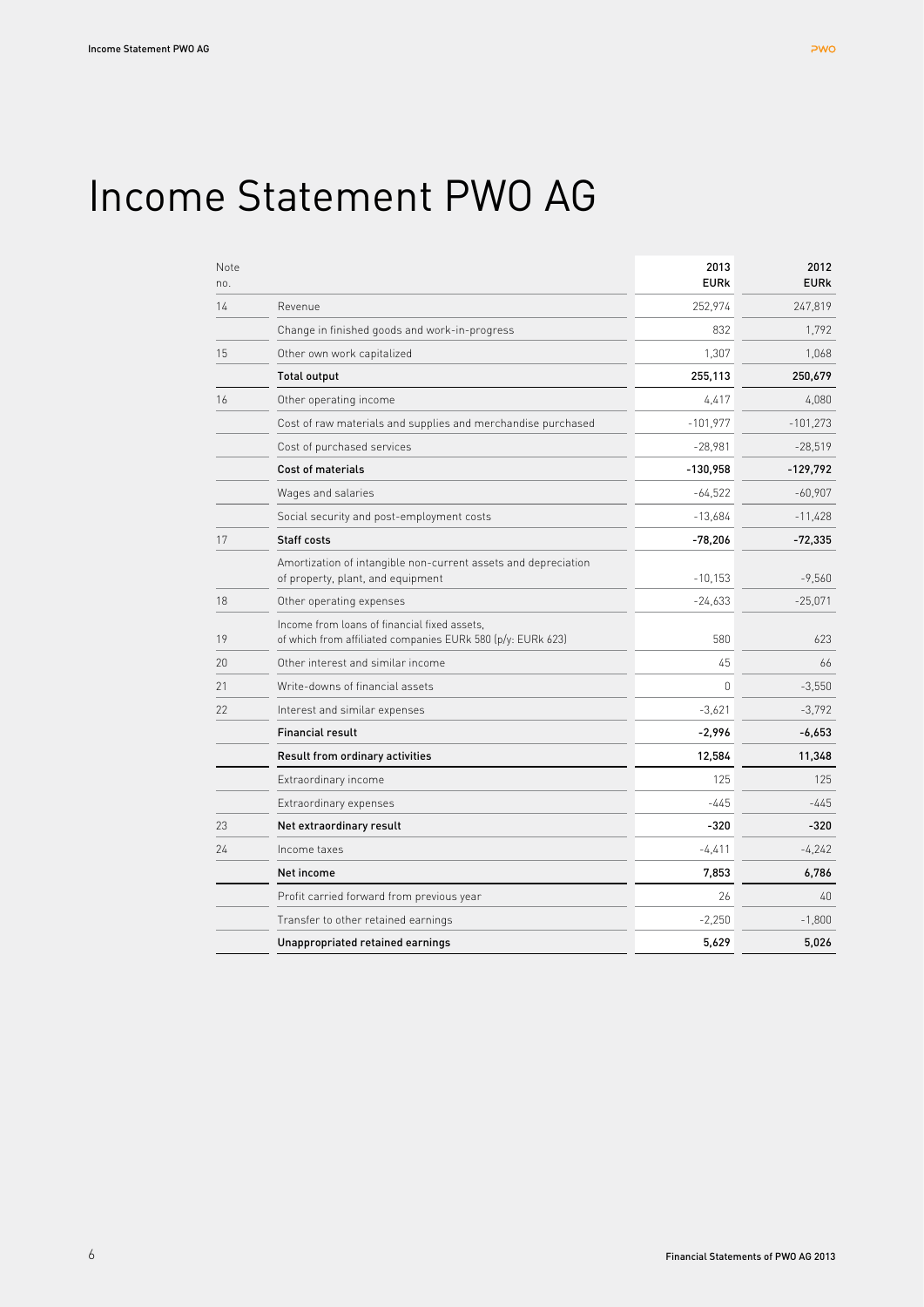# Notes to the Financial Statements of PWO AG

# Accounting Policies

# 1 | Basis of preparation of annual financial statements

These financial statements have been prepared in accordance with the provisions of the German Commercial Code (Handelsgesetzbuch – HGB) and the German Stock Corporation Act (Aktiengesetz – AktG). The income statement has been prepared on the basis of the nature of cost method. The financial statements are presented in thousands of euros.

The accounting policies have not materially changed as compared to the previous year.

# 2 | Summary of key accounting policies

Intangible assets and property, plant, and equipment are measured at the cost of acquisition or of production. The production costs of own work capitalized comprise both direct costs and the applicable production overhead costs.

Depreciation of property, plant, and equipment is calculated using the straight line method as well as the diminishing balance method. Certain machinery items and order-related tools are depreciated based on the number of units produced in the reporting year. It is then calculated in terms of the total number of items specified or planned in the order. Financial assets are carried at the lower of acquisition costs or fair value.

Low-value assets with an individual net value of up to EUR 150.00 are fully depreciated and expensed in the year of acquisition, assuming they are retired immediately from the balance sheet. Assets of an individual net value exceeding EUR 150.00 and up to EUR 1,000.00 have been booked in a collective item. The annual collective item, whose amounts are of subordinate significance, are depreciated on a lumpsum basis at 20 percent per annum in the year in which they are formed, and in the four subsequent years.

Inventories of raw materials and supplies are recognized at the lower of average cost or current value. Write-downs were made to unsalable or obsolete materials. Work-in-progress and finished goods are measured at the lower of cost or fair value on the basis of item-by-item calculations according to current operational accounting. General administration expenses and borrowing costs are not capitalized. The measurement was free of loss.

Tooling and development contracts are measured at acquisition or production costs. In this context, a loss-free valuation is performed in such a way that maximum acquisition and production cost is equivalent to the selling price plus revenue generated by series production.

Receivables and other assets are carried at their nominal values. Non-interest-bearing receivables with a term of more than one year have been discounted. Foreign-currency items are measured on a loss-free basis. Appropriate and specific provisions are taken into account for all items that carry risk. General credit risk is reflected through a lump-sum discount. The discount shown under prepayments and accrued income was amortized on a scheduled basis over the term of the loan.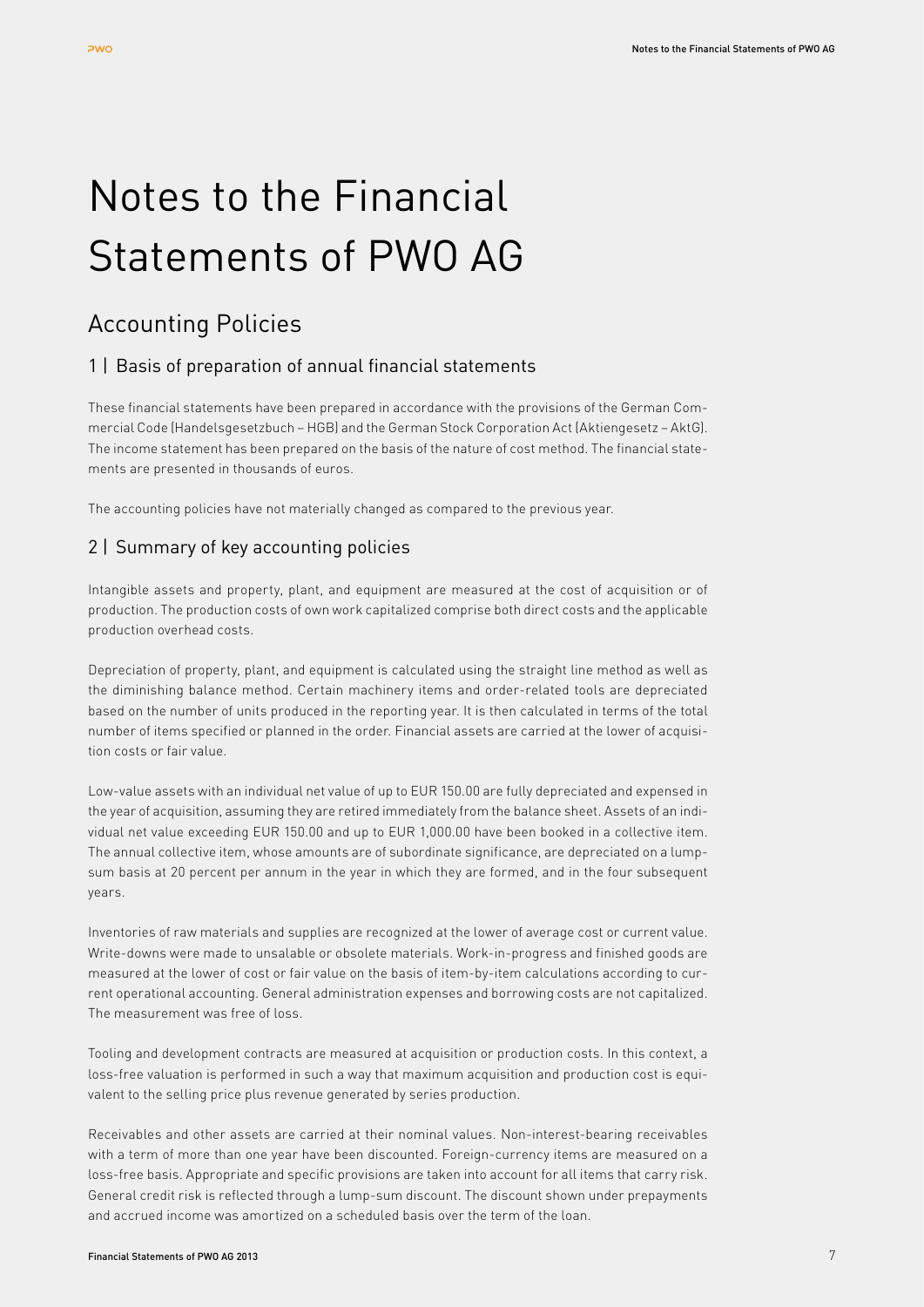Provisions for defined benefit plans were calculated under the projected unit credit method on the basis of mortality tables 2005 G. Tax and other provisions take into account all uncertain obligations and contingent losses from pending transactions. They are carried in amounts deemed necessary by reasonable commercial assessment, i.e. including future cost and price increases. Provisions with a residual term of more than one year are measured at present value.

Liabilities are recognized at their repayment amount.

The amounts of deferred taxes arising from temporary and quasi-permanent differences between the carrying amounts of assets, liabilities as well as prepayments in the commercial accounts and the tax carrying amounts or as a result of tax-loss carryforwards, are determined by applying the Company's individual tax rate at the time of the elimination of the difference to the resulting tax charge or tax benefit. Deferred tax assets and liabilities are offset against each other.

Assets and liabilities denominated in foreign currencies are generally measured on the basis of the exchange rate prevailing at the reporting date. If the maturity exceeds one year, the realization principle (Section 252 (1) no. 4 (second indent) HGB) and the historical cost principle (Section 253 (1) no 1 HGB are considered.

Insofar as valuation units were created in accordance with Section 254 HGB, the following accounting and valuation principles are applied: Economic hedging relationships are reflected in the accounting by the formation of valuation units. If both, the net hedge presentation method and the gross hedge presentation method, can be applied, the gross hedge presentation method is selected. According to the net hedge presentation method, unrealized gains and losses of the hedged risk are offset against each other and are not accounted for. According to the gross hedge presentation method, both, the value of the underlying and of the related hedge instrument are accounted for. The offsetting positive and negative valuation changes are both reflected in profit or loss on a gross basis.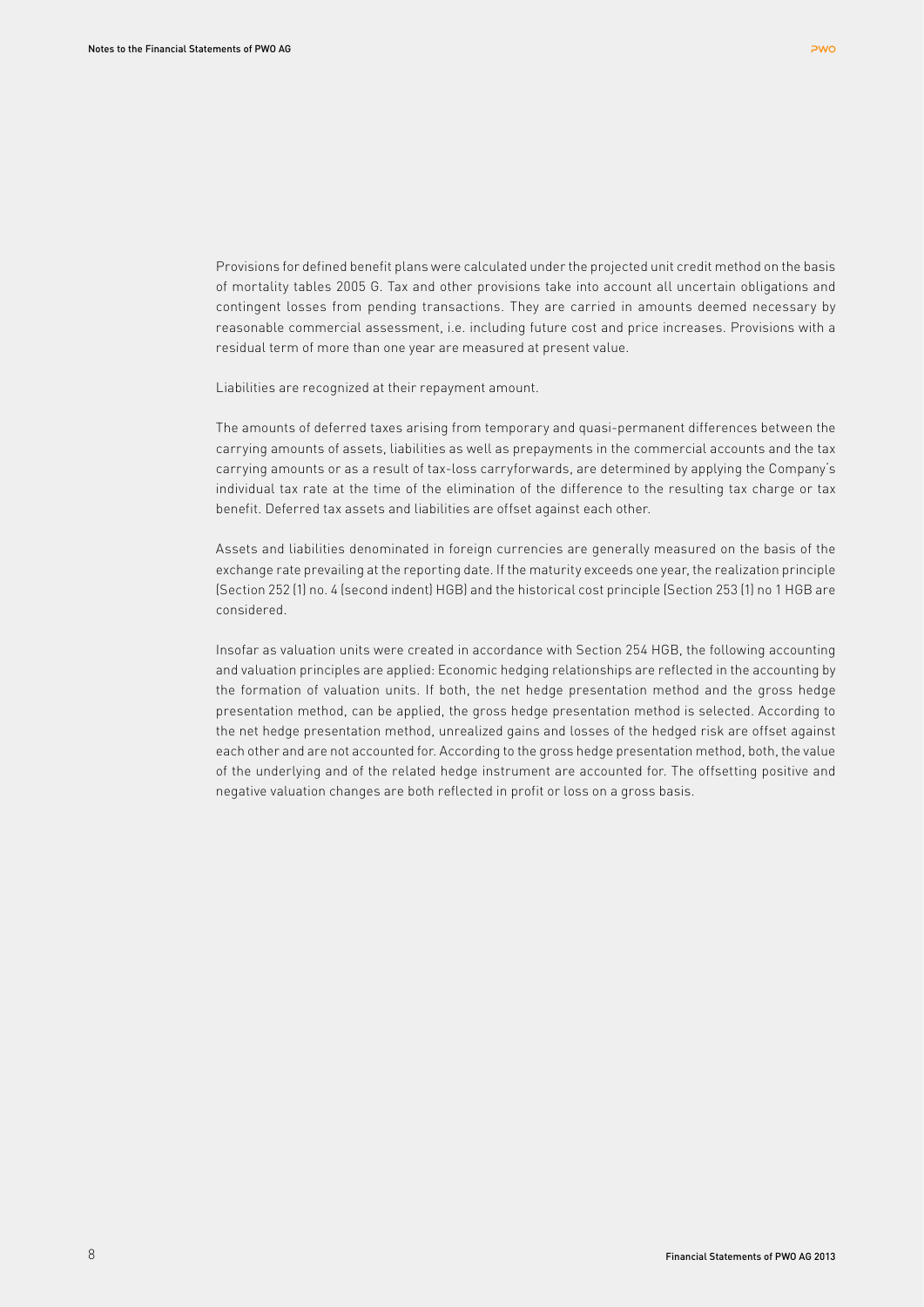# Notes to the Balance Sheet

# 3 | Non-current assets

| <b>EURk</b><br><b>Acquisition and</b><br>production costs | Contract<br>and<br>customer-<br>related<br>develop-<br>ment<br>services | Acquired<br>industrial<br>property<br>rights and<br>similar<br>rights | Intangible<br>assets | $\mathbf{1}$<br>Land and<br>buildings | Technical<br>equipment<br>and<br>machinery | Other<br>equip-<br>ment,<br>operating<br>and office<br>equipment | Pre-<br>payments<br>and assets<br>under con-<br>struction | Property,<br>plant, and<br>equipment | $\mathbf{1}$<br>Invest-<br>ments in<br>affiliated<br>companies | Loans to<br>affiliated<br>companies | Financial<br>assets |
|-----------------------------------------------------------|-------------------------------------------------------------------------|-----------------------------------------------------------------------|----------------------|---------------------------------------|--------------------------------------------|------------------------------------------------------------------|-----------------------------------------------------------|--------------------------------------|----------------------------------------------------------------|-------------------------------------|---------------------|
| As at Jan. 1, 2012                                        | 444                                                                     | 11,263                                                                | 11,707               | 33,179                                | 128,283                                    | 18,689                                                           | 9,326                                                     | 189,477                              | 43,931                                                         | 26,689                              | 70,620              |
| Additions                                                 | 1,000                                                                   | 675                                                                   | 1,675                | 3,923                                 | 9,681                                      | 1,655                                                            | 1,791                                                     | 17,050                               | 3,839                                                          | 6,500                               | 10,339              |
| Reclassifications                                         | $\overline{0}$                                                          | $\mathbf 0$                                                           | $\mathbf{0}$         | 2,103                                 | 3,150                                      | $\overline{0}$                                                   | $-5,253$                                                  | $\Omega$                             | $\overline{0}$                                                 | 0                                   | $\mathbf{0}$        |
| Disposals                                                 | 0                                                                       | $-299$                                                                | $-299$               | $\mathbb O$                           | $-1,611$                                   | $-235$                                                           | $\mathbb O$                                               | $-1,846$                             | $\mathbb O$                                                    | $-5,833$                            | $-5,833$            |
| As at Dec 31, 2012                                        | 1,444                                                                   | 11,639                                                                | 13,083               | 39,205                                | 139,503                                    | 20,109                                                           | 5,864                                                     | 204,681                              | 47,770                                                         | 27,356                              | 75,126              |
| <b>Additions</b>                                          | 1,230                                                                   | 631                                                                   | 1,861                | 2,396                                 | 6,753                                      | 1,683                                                            | 876                                                       | 11,708                               | $\mathbf{0}$                                                   | 10,750                              | 10,750              |
| Reclassifications                                         | $\mathbb O$                                                             | 113                                                                   | 113                  | 2,727                                 | 2,109                                      | 215                                                              | $-5,164$                                                  | $-113$                               | $\mathbb O$                                                    | 0                                   | $\mathbb O$         |
| Disposals                                                 | $\overline{0}$                                                          | 0                                                                     | 0                    | $-218$                                | $-1,146$                                   | $-367$                                                           | $\mathbb O$                                               | $-1,731$                             | $\mathbf{0}$                                                   | $-1,896$                            | $-1,896$            |
| As at Dec. 31, 2013                                       | 2,674                                                                   | 12,383                                                                | 15,057               | 44,110                                | 147,219                                    | 21,640                                                           | 1,576                                                     | 214,545                              | 47,770                                                         | 36,210                              | 83,980              |
| Depreciation and<br>amortization                          |                                                                         |                                                                       |                      |                                       |                                            |                                                                  |                                                           |                                      |                                                                |                                     |                     |
| As at Jan. 1, 2012                                        | 47                                                                      | 8,682                                                                 | 8,729                | 19,470                                | 107,243                                    | 15,471                                                           | $\mathbf 0$                                               | 142,184                              | 3,400                                                          | 0                                   | 3,400               |
| Additions                                                 | 28                                                                      | 1,613                                                                 | 1,641                | 894                                   | 6,098                                      | 927                                                              | $\mathbf{0}$                                              | 7,919                                | $\mathbb O$                                                    | 3,550                               | 3,550               |
| Disposals                                                 | $\mathbf{0}$                                                            | $-199$                                                                | $-199$               | $\theta$                              | $-1,611$                                   | $-235$                                                           | $\mathbf{0}$                                              | $-1.846$                             | $\theta$                                                       | 0                                   | $\mathbf{0}$        |
| As at Dec 31, 2012                                        | 75                                                                      | 10,096                                                                | 10,171               | 20,364                                | 111,730                                    | 16,163                                                           | $\pmb{0}$                                                 | 148,257                              | 3,400                                                          | 3,550                               | 6,950               |
| Additions                                                 | 112                                                                     | 987                                                                   | 1,099                | 1,202                                 | 6,829                                      | 1,023                                                            | $\overline{0}$                                            | 9,054                                | $\mathbf 0$                                                    | $\mathsf 0$                         | $\mathbb O$         |
| Disposals                                                 | 0                                                                       | $\overline{0}$                                                        | 0                    | $-103$                                | $-872$                                     | $-367$                                                           | $\mathbf{0}$                                              | $-1,342$                             | $\mathbf{0}$                                                   | 0                                   | $\Omega$            |
| As at Dec. 31, 2013                                       | 187                                                                     | 11,083                                                                | 11,270               | 21,463                                | 117,687                                    | 16,819                                                           | $\bf{0}$                                                  | 155,969                              | 3,400                                                          | 3,550                               | 6,950               |
| Net carrying<br>amounts                                   |                                                                         |                                                                       |                      |                                       |                                            |                                                                  |                                                           |                                      |                                                                |                                     |                     |
| As at Dec. 31, 2012                                       | 1,369                                                                   | 1,543                                                                 | 2,912                | 18,841                                | 27,773                                     | 3,946                                                            | 5,864                                                     | 56,424                               | 44,370                                                         | 23,806                              | 68,176              |
| As at Dec. 31, 2013                                       | 2,487                                                                   | 1,300                                                                 | 3,787                | 22,647                                | 29,532                                     | 4,821                                                            | 1,576                                                     | 58,576                               | 44,370                                                         | 32,660                              | 77,030              |

The useful life of software is between 3-5 years, of buildings 25-50 years, of technical equipment and machinery 2-10 years, of other equipment as well as operating and office equipment 3-14 years, and of IT hardware between 3-5 years.

Unscheduled depreciation for impaired property, plant, and equipment was carried out pursuant to Section 277 (3) no. 1 HGB in order to measure the relevant asset at its fair value of EURk 0 (p/y: EURk 542). The impairment is compensated for by a corresponding reimbursement on the part of the customer.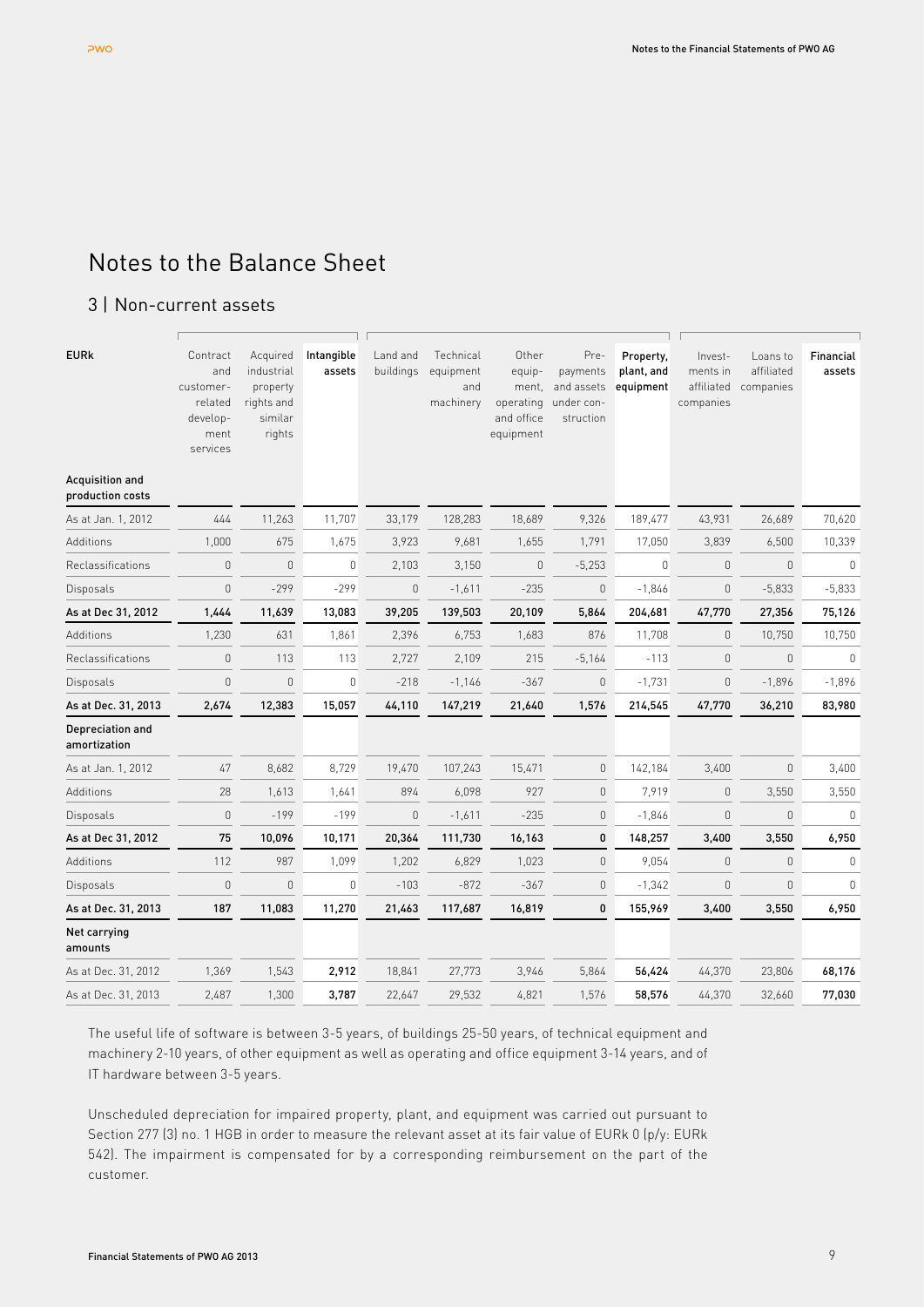# 4 | Inventories

The inventory was largely determined by inventory sampling and systems-based repair shop inventory. In addition, the quantities were determined by physical stock-taking conducted as per the closing date.

### 5 | Receivables and other assets

Receivables from affiliated companies consist of trade receivables of EURk 6,658 (p/y: EURk 7,106).

|                                       |        | of which  |        | of which                         |
|---------------------------------------|--------|-----------|--------|----------------------------------|
|                                       |        | remaining |        | remaining                        |
|                                       |        | term      |        | term                             |
| <b>EURK</b>                           | 2013   | > 1 year  | 2012   | > 1 year                         |
| Trade receivables                     | 33,330 | $\Omega$  | 32,168 | $\begin{array}{c} \n\end{array}$ |
| Receivables from affiliated companies | 13,546 | 43        | 9,003  | 80                               |
| Other assets                          | 2,922  | 421       | 3,216  | 715                              |
| Total                                 | 49,798 | 464       | 44,387 | 795                              |

### 6 | Prepayments and accrued income

This item includes EURk 35 (p/y: EURk 58) in discounts related to financial borrowings.

#### 7 | Equity

| As at Dec. 31, 2013                 | 9.375                 | 38,690              | 204       | 60,550               | 5,629                                                 | 114,448                 |
|-------------------------------------|-----------------------|---------------------|-----------|----------------------|-------------------------------------------------------|-------------------------|
| Transfer to other retained earnings |                       |                     |           | 2,250                | $-2,250$                                              | 0                       |
| Net income                          |                       |                     |           |                      | 7,853                                                 | 7,853                   |
| Dividend distribution               |                       |                     |           |                      | $-5,000$                                              | $-5,000$                |
| Capital increase                    |                       |                     |           |                      |                                                       | 0                       |
| As at Jan. 1, 2013                  | 9.375                 | 38,690              | 204       | 58,300               | 5.026                                                 | 111,595                 |
| <b>EURK</b>                         | Subscribed<br>capital | Capital<br>reserves | Statutory | reserve ned earnings | Unappropri-<br>Other retai- ated retained<br>earnings | <b>Equity PWO</b><br>AG |

#### Subscribed capital

On May 26, 2010, the Annual General Meeting had approved new authorized and contingent Capital.

By issuing 625,000 new shares by way of the capital increase in May 2012, EURk 1,875 of the total Authorized Capital I/2010 in an amount of EURk 3,000 was utilized. As at December 31, 2013, the fully paid-up subscribed capital amounted to EURk 9,375 (p/y: EURk 9,375), and was divided into 3,125,000 (p/y: 3,125,000 bearer shares) with a par value of EUR 3.00 each.

#### Remaining authorized capital

By resolution of the Annual General Meeting of May 26, 2010 and subject to the consent of the Supervisory Board, the Management Board is authorized, until May 25, 2015, to increase the Company's share capital once or several times by up to EURk 1,125 against payment in cash (Authorized Capital I/2010).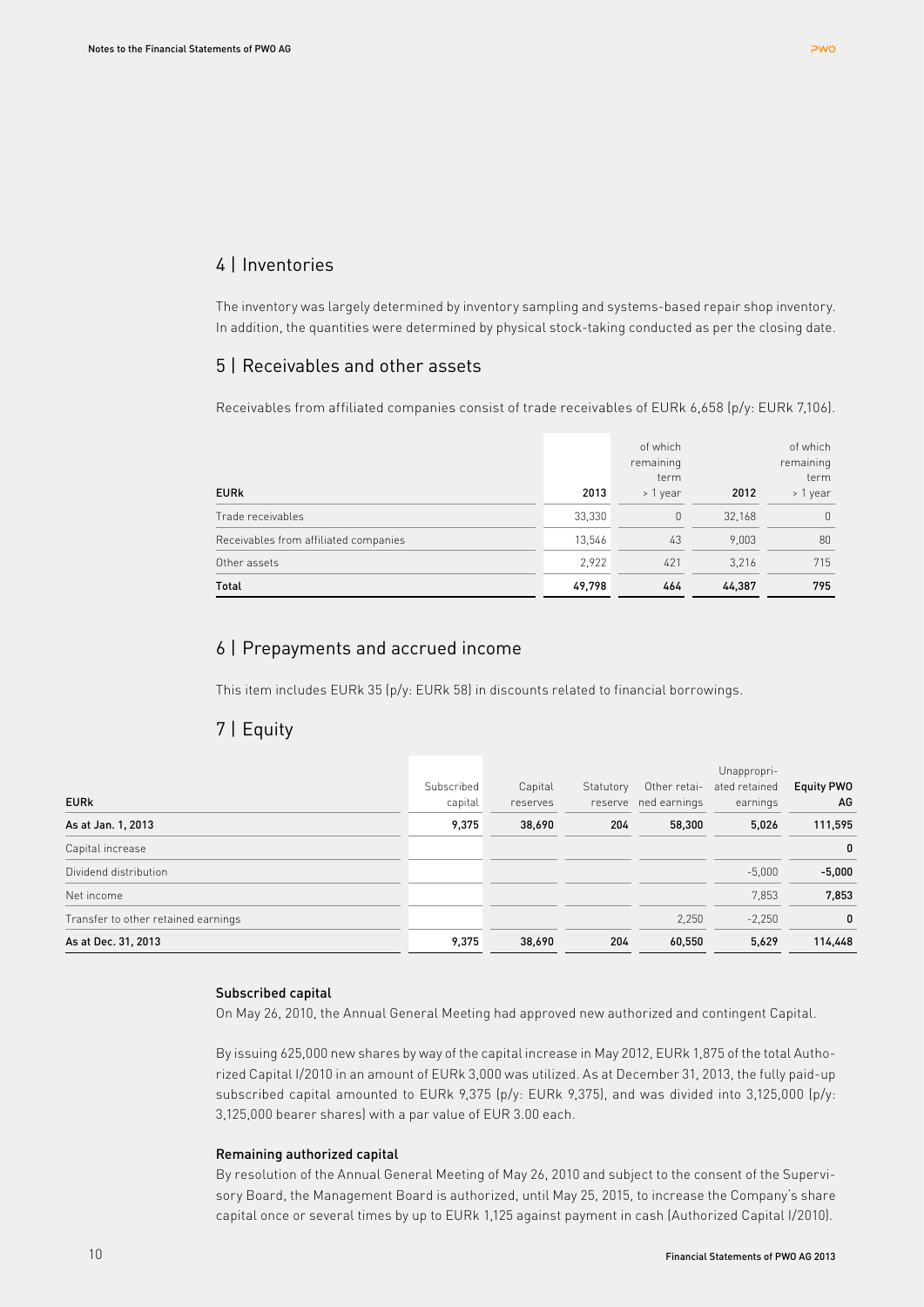By resolution of the Annual General Meeting of May 26, 2010 and subject to the consent of the Supervisory Board, the Management Board is authorized, until May 25, 2015, to increase the Company's share capital once or several times by up to EURk 750 against payment in cash (Authorized Capital II/2010).

The Annual General Meeting of May 26, 2010 has approved a conditional increase in share capital by up to EURk 3,000 (Contingent Capital 2010).

#### Retained earnings and other equity

Of the net income of fiscal year 2013 amounting to EURk 7,853 an amount of EURk 2,250 was allocated to other retained earnings.

The unappropriated retained earnings of fiscal year 2013 in an amount of EURk 5,629 include the profit carried forward from fiscal year 2012 of EURk 26. Reference is made to the proposal for the appropriation of unappropriated retained earnings.

#### Notifications pursuant to Section 21 (1) WpHG

(1) On November 7, 2013, we were notified by Delta Lloyd Levensverzekering N.V., Amsterdam, The Netherlands, that its interest in the voting rights of Progress-Werk Oberkirch AG, Oberkirch, Germany, fell below the threshold of 5% on October 31, 2013 and amounted to 3.31% (103,574 voting rights) on that date.

(2) On November 7, 2013, we were notified by Delta Lloyd Houdstermaatschappij Verzekeringen N.V., Amsterdam, The Netherlands, that its interest in the voting rights of Progress-Werk Oberkirch AG, Oberkirch, Germany, fell below the threshold of 5% on October 31, 2013 and amounted to 3.31% (103,574 voting rights) on that date. These voting rights of 3.31% (corresponding to 103,574 voting rights) were attributable to Houdstermaatschappij Verzekeringen N.V. from the shares held by Delta Lloyd Levensverzekering N.V.

(3) On November 7, 2013, we were notified by Delta Lloyd L SICAV, Luxemburg, Grand Duchy of Luxembourg, that its interest in the voting rights of Progress-Werk Oberkirch AG, Oberkirch, Germany, exceeded the threshold of 5% on October 31, 2013 and amounted to 6.96% (217,613 voting rights) on that date.

#### 8 | Provisions

#### Pension provisions

Provisions for defined benefit plans were calculated under the projected unit credit method on the basis of mortality tables 2005 G. The transitional amount of EURk 6,669 according to the Accounting Modernization Act (BilMoG) is spread over 15 years. Of this amount, EURk 1,778 (p/y: EURk 1,334) are recognized. For discounting, a flat rate is applied which represents the average market interest rate for securities with a remaining duration of 15 years in accordance with the German Regulation on the Discounting of Provisions (Rückstellungsabzinsungsverordnung). The valuation of the defined benefit obligations is subject to the following actuarial assumptions:

|                                | 2013    | 2012  |
|--------------------------------|---------|-------|
| Interest rate                  | 4.91%   | 5.07% |
| Employee turnover rate         | $2.5\%$ | 2.5%  |
| Future salary trend < 40 years | $3.5\%$ | 3.5%  |
| Future salary trend > 40 years | $2.5\%$ | 2.5%  |
| Future pension adjustments     | $2.0\%$ | 2.0%  |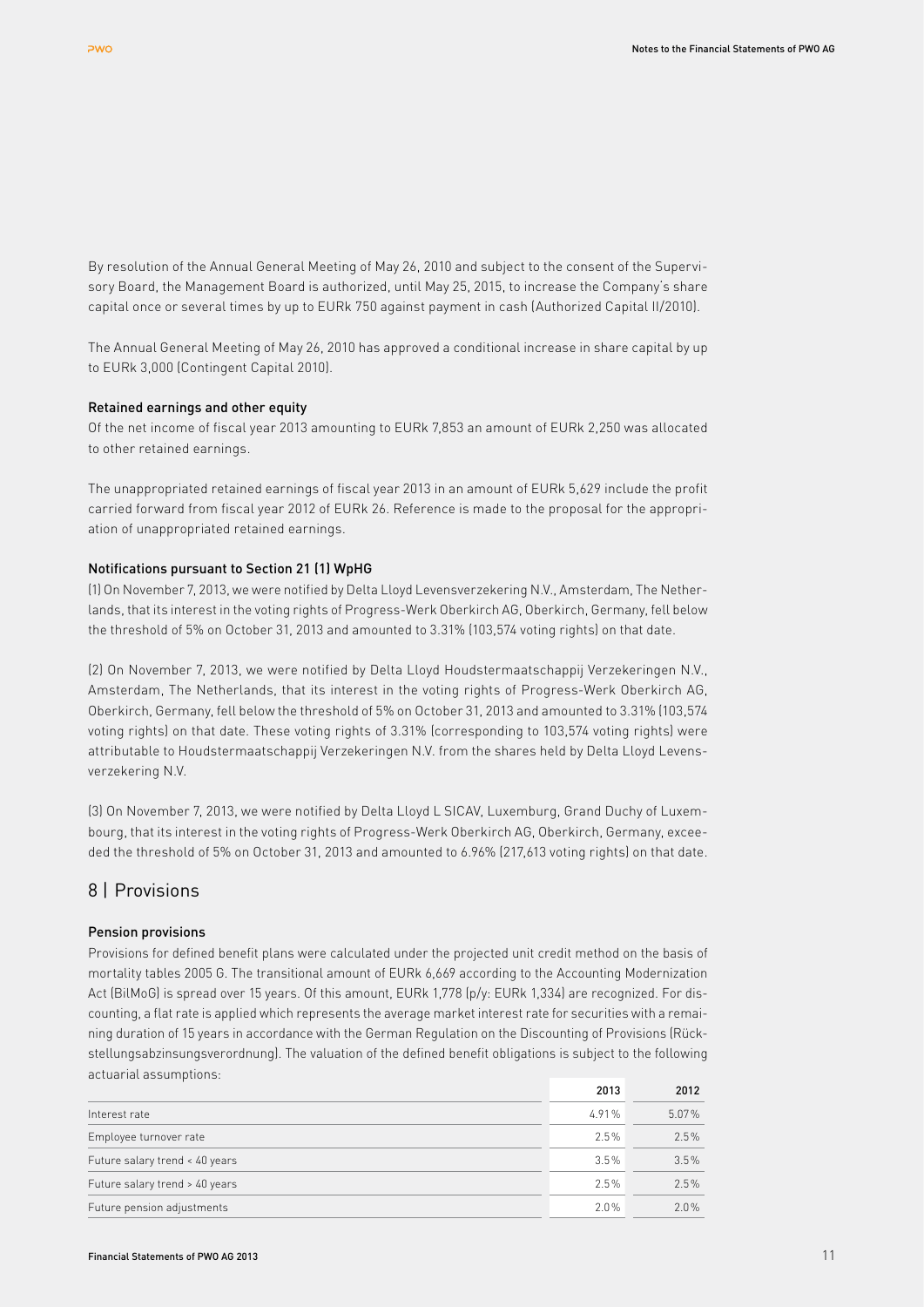#### Other provisions

Other provisions include required amounts for personnel-related expenses of EURk 9,648 (p/y: EURk 10,662) and other identifiable obligations and risks for which provisions may be recognized under commercial law. These mainly include provisions for profit sharing, age-related part-time working, holiday and flex-time, and anniversary bonuses.

# 9 | Liabilities

Of the bank borrowings, EURk 10,105 (p/y: EURk 10,156) are secured by mortgages and EURk 13,859 (p/y: EURk 17,297) are secured by collateral assignments. In addition, the usual retention of proprietary rights exists for the supply of raw materials, supplies, and merchandise.

Liabilities to affiliated companies include trade payables of EURk 322 (p/y: EURk 1,005).

|                                     | of which remaining term |          |           |        |          | of which remaining term |  |
|-------------------------------------|-------------------------|----------|-----------|--------|----------|-------------------------|--|
| <b>EURK</b>                         | 2013                    | < 1 year | > 5 years | 2012   | < 1 year | > 5 years               |  |
| Bank borrowings                     | 53,816                  | 28,835   | 2,121     | 43,539 | 14,944   | 2,094                   |  |
| Prepayments on orders               | 588                     | 588      |           | 541    | 541      | $\mathbf{0}$            |  |
| Trade payables                      | 12,437                  | 12,437   |           | 10,802 | 10,802   | $\mathbf{0}$            |  |
| Liabilities to affiliated companies | 322                     | 322      | $\Omega$  | 1,005  | 1,005    | $\Omega$                |  |
| Other liabilities                   | 4,670                   | 1,630    | 1,210     | 3,713  | 1,569    | 326                     |  |
| of which from taxes                 | 825                     | 825      |           | 677    | 677      | $\mathbf{0}$            |  |
| of which from social security       | 4                       | 4        | $\Omega$  | 33     | 33       | $\mathbf{0}$            |  |
| Total                               | 71,833                  | 43,812   | 3,331     | 59,600 | 28,861   | 2,420                   |  |

# 10 | Deferred taxes

The domestic income tax rate of 28.08% was used as a basis in calculating deferred taxes. Deferred tax assets and deferred tax liabilities for each balance sheet item are depicted in the following table:

|                                                       | Deferred tax | Deferred tax | Deferred tax | Deferred tax                     |
|-------------------------------------------------------|--------------|--------------|--------------|----------------------------------|
|                                                       | assets       | liabilities  | assets       | <b>liabilities</b>               |
| <b>EURk</b>                                           | 2013         | 2013         | 2012         | 2012                             |
| Intangible assets, property, plant, and equipment and |              |              |              |                                  |
| financial assets                                      | 0            | 733          | $\Omega$     | 385                              |
| Provisions                                            | 1,618        | $\Omega$     | 972          | $\begin{array}{c} \n\end{array}$ |
| Sub-total                                             | 1,618        | 733          | 972          | 385                              |
| Off-set                                               | $-733$       | $-733$       | $-385$       | $-385$                           |
| Total according to balance sheet                      | 885          | 0            | 587          | 0                                |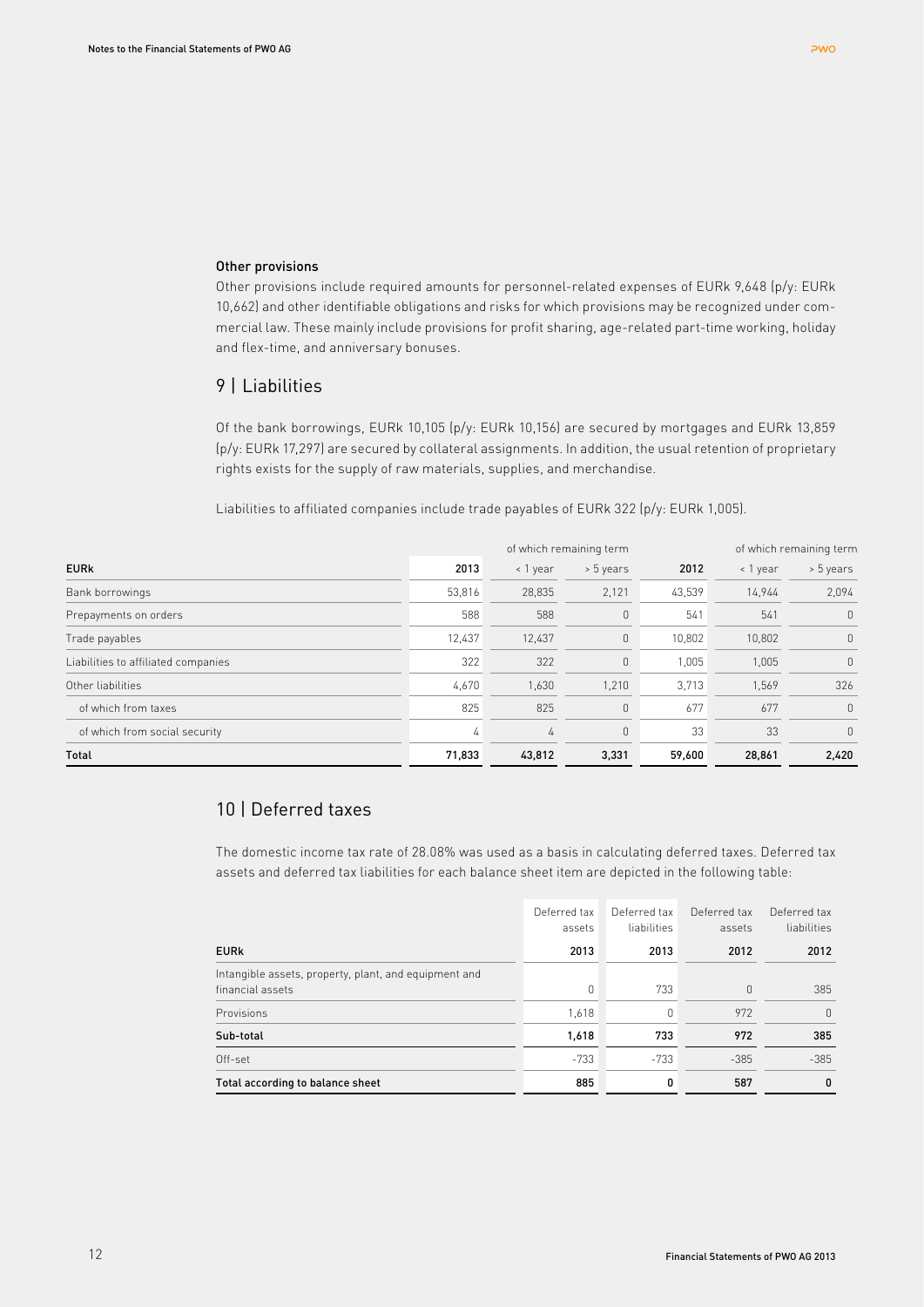# 11 | Contingent liabilities

There are liabilities totaling EURk 45,257 (p/y: EURk 48,282) related to guarantees for borrowings by PWO Canada Inc., PWO UNITOOLS CZ a.s., PWO High-Tech Metal Components (Suzhou) Co. Ltd., and PWO de México S.A. de C.V. Given the subsidiaries' current net assets, financial position, and results of operations as well as their forecasts, there appears to be no risk of the liabilities being called.

A surety for securing funds for age-related partial-retirement schemes existed in the amount of EURk 2,345 (p/y: EURk 2,345) at the reporting date.

#### 12 | Other financial liabilities

As of December 31, 2013, other financial liabilities, including purchase commitments, totaled EURk 11,388 (p/y: EURk 15,910). Of these, the following are allotted to future fiscal years based on their term:

|                                                       | of which remaining term |            |           |          | of which remaining term |           |
|-------------------------------------------------------|-------------------------|------------|-----------|----------|-------------------------|-----------|
| <b>EURK</b>                                           | 2014 ff.                | $< 1$ vear | > 5 years | 2013 ff. | < 1 year                | > 5 years |
| Obligations arising from leasing and rental contracts | 2.606                   | 1.513      |           | 3.245    | 1.792                   |           |
| Order commitments from investment orders              | 4.022                   | 4.022      |           | 7.795    | 7.795                   | $\Omega$  |
| Remaining other financial liabilities                 | 4.760                   | 338        | 3.102     | 4.870    | 258                     | 3,273     |
| Total                                                 | 11.388                  | 5.873      | 3.102     | 15.910   | 9.845                   | 3,276     |

Lease agreements are employed for necessary investments in order to profit from the cash flow benefits. The lease agreements contain the usual risk inherent in leasing.

# 13 | Financial instruments

Derivatives are used for hedging currency and interest rate risks and are not concluded for speculative purposes. That is to say, no derivatives are purchased without the existence of the corresponding underlying business. The risk management and hedging strategies are defined by uniform treasury guidelines and other internal guidelines and are subject to continuous internal risk analysis.

#### Currency risks

Currency hedge contracts are employed for the hedging of risks related to foreign currency-denominated monetary assets that result from our operating activities. These currency hedging instruments are individually measured at their market value as of the reporting date. A negative valuation result is recognized in profit and loss, and results in the recognition of a provision for contingent losses from pending transactions. In contrast to this, a positive valuation result is not recognized. Of the currency hedge contracts, an amount of EURk 6,889 refers to currency hedge instruments in USD with a fair value of EURk 83.

Accrued valuation units were created for currency hedge instruments which are employed for planned transactions in a foreign currency due to their reliable projectable quantities and the expected timing. The following table provides an overview of the nominal value at the end of 2013. The hedging contracts cover the defined portion of the expected risk and have a maturity up to 2018.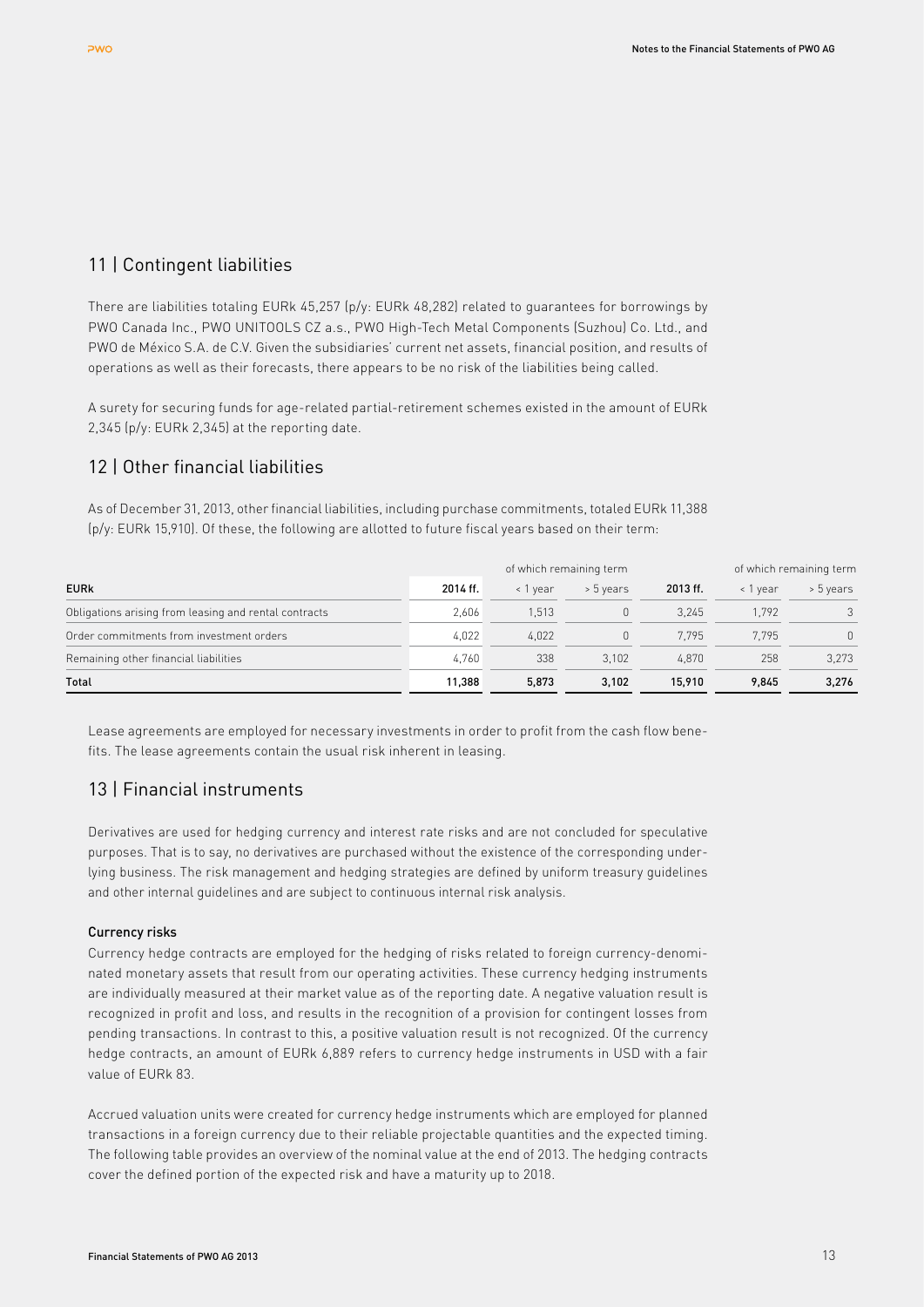Prospectively, we apply the critical terms match method to our foreign currency hedges as the currencies, maturities, and the amounts are identical for the forecasted transactions as well as the spot element of the currency hedge instrument.

| Underlying transaction /<br>hedge instrument                   | Risk / type of<br>valuation unit | Amount of<br>the risk hedged |
|----------------------------------------------------------------|----------------------------------|------------------------------|
| Receivables in foreign currency/<br>Currency hedge instrument  | Currency risk /<br>micro hedge   | CADk 12,800                  |
| Receivables in foreign currency /<br>Currency hedge instrument | Currency risk /<br>micro hedge   | <b>USDk 12,512</b>           |

Retrospectively, effectiveness is tested by applying the Dollar Offset Method of the Hypothetical Derivative Model.

The market values of the derivative financial instruments reflect the estimated amount the Company would receive or pay to terminate the contracts at the reporting date. The market value of the above mentioned derivative financial instruments is determined as follows:

The fair value of foreign currency hedge instruments is based on discounting the expected future cash flows over the respective remaining term of the contracts using the respective market interest rates and spot rates.

#### Interest rate risks

The interest rate related transactions are comprised exclusively of interest rate swaps. As at December 31, 2013, the following interest rate derivatives were still open:

| <b>EURK</b>         | Nominal<br>value | Redemption<br>2013 | Residual<br>value | <b>Fixed rate</b><br>p.a. | Term            | Fair<br>value |
|---------------------|------------------|--------------------|-------------------|---------------------------|-----------------|---------------|
| Interest rate swaps | 11.375           | 1.450              | 8.900             | $1.15%$ to<br>3.15%       | 2014 to<br>2018 | $-102$        |

The fair value of interest rate derivative financial contracts is determined by discounting the expected future cash flows over the respective remaining term of the contracts using futures and the respective market interest rates.

# Notes to the Income Statement

#### 14 | Revenue

#### **REVENUE BY LOCATION**

| <b>EURk</b>     | 2013    | 2012    |
|-----------------|---------|---------|
| Germany         | 154,770 | 162,143 |
| Rest of Europe  | 60,288  | 53,573  |
| North America   | 21,745  | 15,595  |
| Other countries | 16,171  | 16,508  |
| Total           | 252,974 | 247,819 |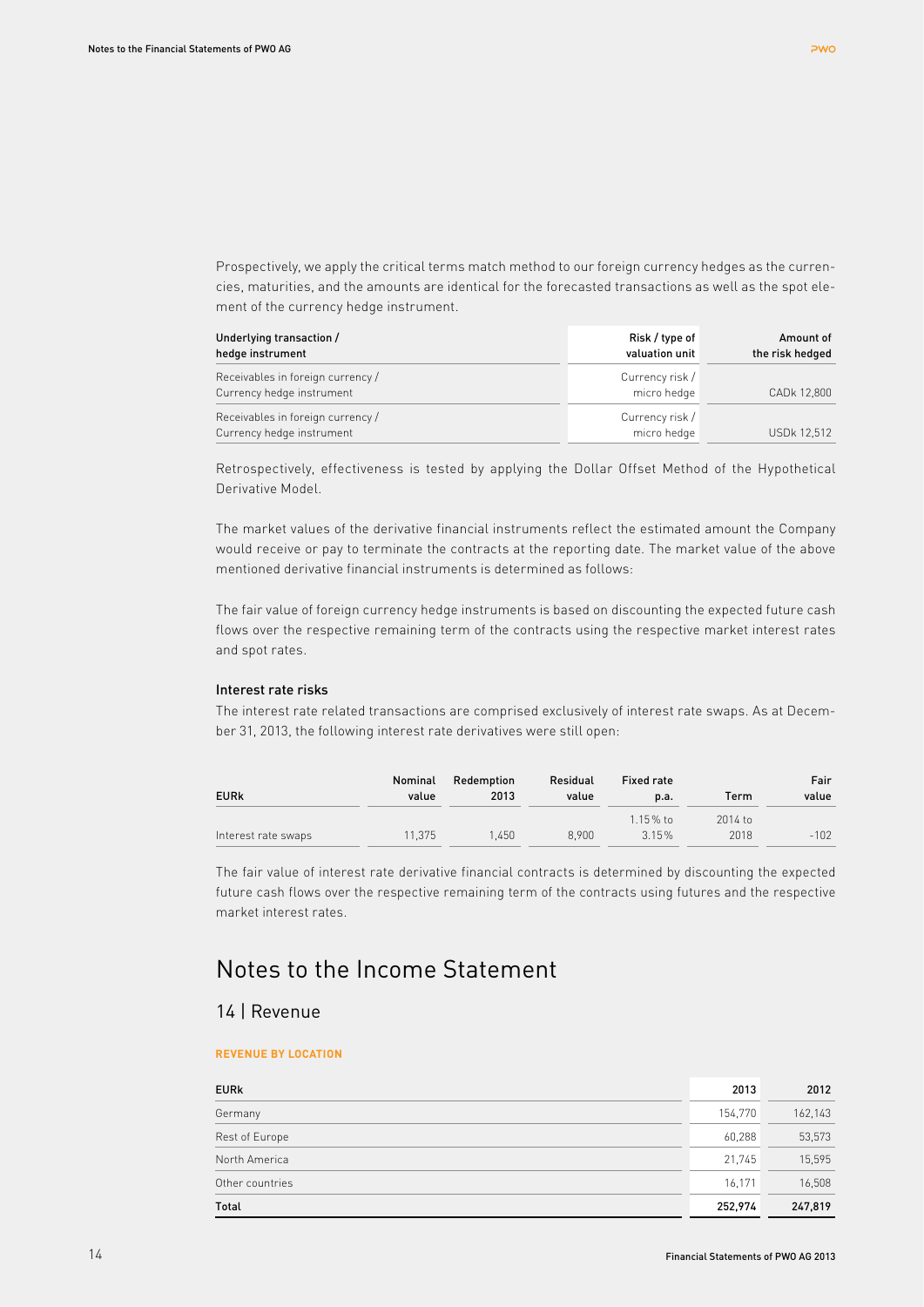#### **REVENUE BY PRODUCT AREA**

| <b>EURK</b>                                                       | 2013    | 2012    |
|-------------------------------------------------------------------|---------|---------|
| Mechanical components for electrical and electronic applications  | 78.140  | 81,070  |
| Safety components for airbags, seats, and steering                | 71.102  | 64.775  |
| Structural components and subsystems for vehicle body and chassis | 103.732 | 101.974 |
| Total                                                             | 252.974 | 247.819 |

# 15 | Other own work capitalized

Other own work capitalized consists primarily of development costs and investments in machinery.

### 16 | Other operating income

Other operating income comprises EURk 590 (p/y: EURk 399) of non-periodic income relating to the reversal of provisions and refunds for prior years.

In the reporting year, currency gains amounted to EURk 305 (p/y: EURk 391).

## 17 | Staff costs and employees

### **STAFF COSTS**

| <b>EURK</b>                               | 2013   | 2012   |
|-------------------------------------------|--------|--------|
| Wages and salaries                        | 64.522 | 60,907 |
| Social security and post-employment costs | 13.684 | 11.428 |
| of which post-employment costs            | 2.312  | 830    |
| Total                                     | 78.206 | 72,335 |

#### **NUMBER OF EMPLOYEES BY DIVISION (YEAR-AVERAGE)**

|                                            | 2013  | 2012  |
|--------------------------------------------|-------|-------|
| Development and sales                      | 101   | 101   |
| Production and materials                   | 700   | 673   |
| Tool center                                | 231   | 221   |
| Administration                             | 68    | 68    |
| Sub-total                                  | 1,100 | 1,063 |
| Temporary employees                        | 269   | 258   |
| Trainees                                   | 108   | 101   |
| Non-active age-related part-time employees | 76    | 67    |
| Total                                      | 1,553 | 1,489 |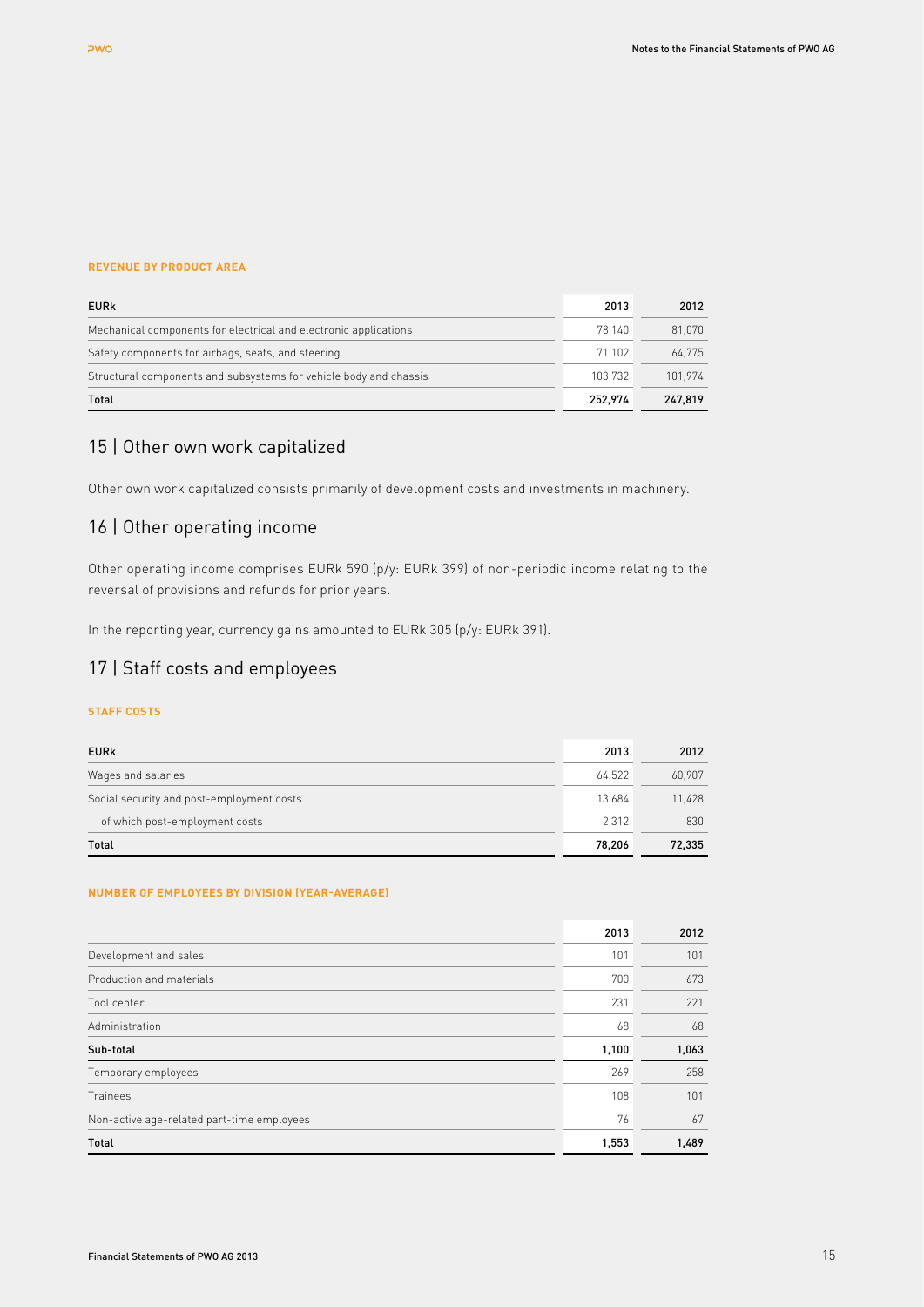# 18 | Other operating expenses

Other operating expenses mainly include outgoing freight charges, expenses attributable to temporary employees, rental and leasing expenses, maintenance expenses, as well as expenses for legal, auditing, and consultancy services, training and travel costs. Other taxes in an amount of EURk 116 (p/y: EURk 102) are also included. Non-periodic expenses occurred in the amount of EURk 76 (p/y: EURk 17).

In the reporting year, currency losses amounted to EURk 640 (p/y: EURk 536).

#### 19 | Income from loans of financial fixed assets

Income from loans of financial fixed assets is entirely generated through affiliated companies.

#### 20 | Other interest and similar income

Other interest and similar income include income relating to discounting in an amount of EURk 24 (p/y: EURk 26).

#### 21 | Write-downs of financial assets

In the previous year, a loan from PWO AG to PWO Holding Co., Ltd., Hong Kong was impaired in an amount of EURk 3,550.

#### 22 | Interest and similar expenses

Interest and similar expenses is comprised of interest expenses relating to accrued interest on provisions in an amount of EURk 1,684(p/y: EURk 1,677).

#### 23 | Extraordinary result

In the reporting year, the extraordinary expenses were related to minimum funding pursuant to Section 67 (1) no. 1 EGHGB and the extraordinary income consists of the recognition of the corresponding deferred tax assets.

### 24 | Income taxes

Income taxes largely refer to the result from ordinary activities. This item includes non-periodic expenses of EURk 764. In the previous year, non-periodic income of EURk 59 was recognized.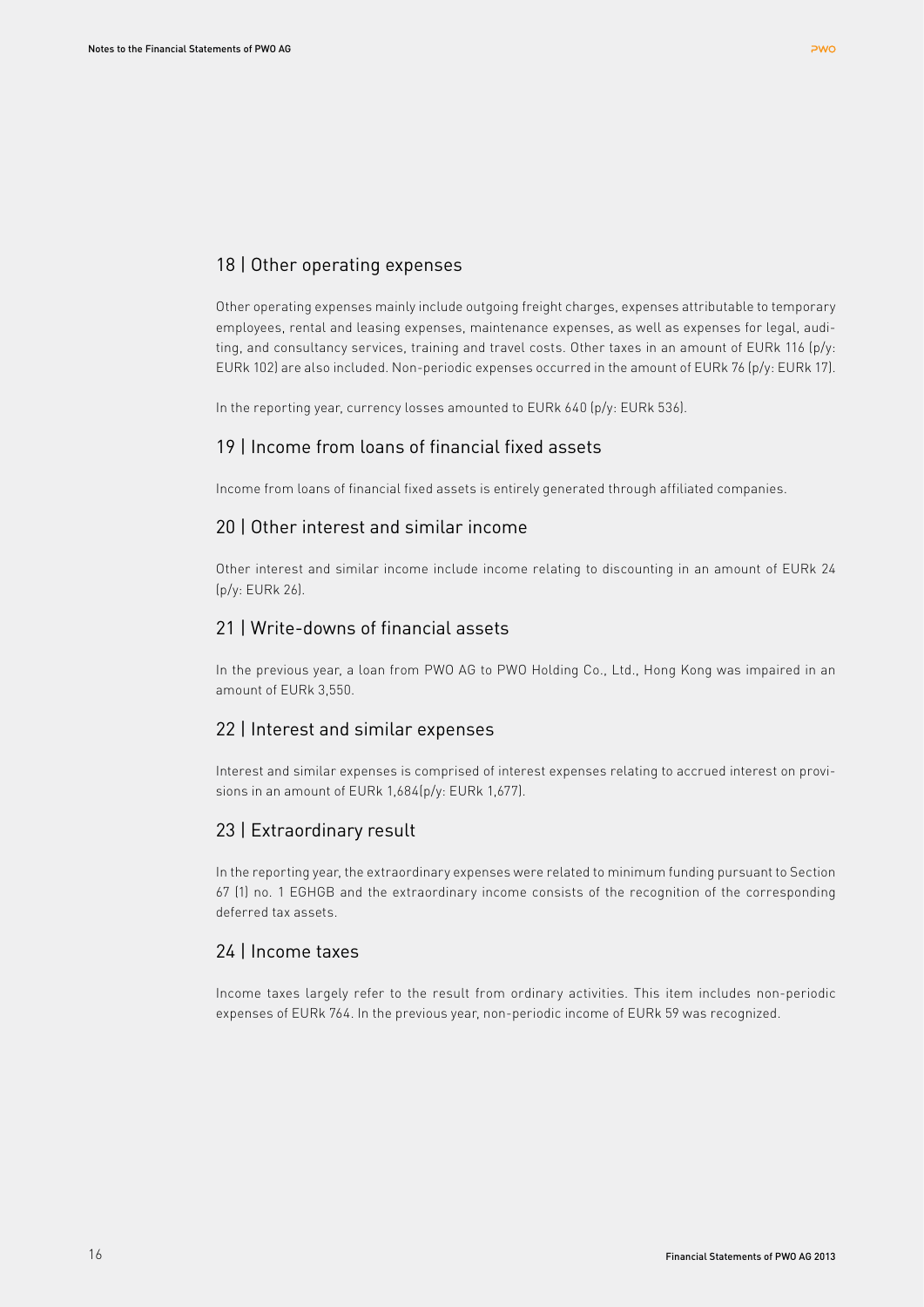# 25 | Amounts barred from distribution

The total amount barred from distribution under Section 268 (8) HGB is EURk 3,372 (p/y: EURk 1,957) and consists of EURk 2,487 (p/y: EURk 1,370) in capitalized internally-generated intangible assets and EURk 885 (p/y: EURk 587) in capitalized deferred tax assets.

# 26 | Research and development costs

Research costs were not incurred. Of the EURk 9,300 (p/y: EURk 9,210) in customer-related development costs, EURk 1,230 (p/y: EURk 1,000) were capitalized as intangible assets.

# 27 | Total remuneration of the Management Board and the Supervisory Board

In fiscal year 2013, the total remuneration of the Management Board amounted to EURk 1,697 (p/y: EURk 1,529). This includes performance-related components of EURk 919 (p/y: EURk 783).

The total remuneration of the Supervisory Board in fiscal year 2013 was EURk 184 (p/y: EURk 173).

The Group management report contains the compensation report along with the individual compensation details of the Management Board and Supervisory Board.

Pension payments to former members of the Management Board of PWO AG and their surviving dependents amounted to EURk 240 (p/y: EURk 234). As of the reporting date, corresponding pension provisions amounted to EURk 1,600 (p/y: EURk 1,579). The transitional amount of EURk 362 according to the Accounting Modernization Act (BilMoG) is spread over 15 years. Of this amount, EURk 96 (p/y: EURk 72) are recognized.

# 28 | Auditor's fee

The auditor's fee for the fiscal year under review, which was recorded as an expense according to Section 285 (1) no. 17 (HGB), comprised the following:

| <b>EURK</b>              | 2013 | 2012 |
|--------------------------|------|------|
| Audit                    | 147  | 152  |
| Tax consultancy services | 73   | 40   |
| Other services           | 12   | 10   |
| Total                    | 232  | 202  |

The auditor's fee that was expensed in the year under review included non-periodic charges of EURk 2 (p/y: EURk 17).

Additional certification and valuation services were not utilized.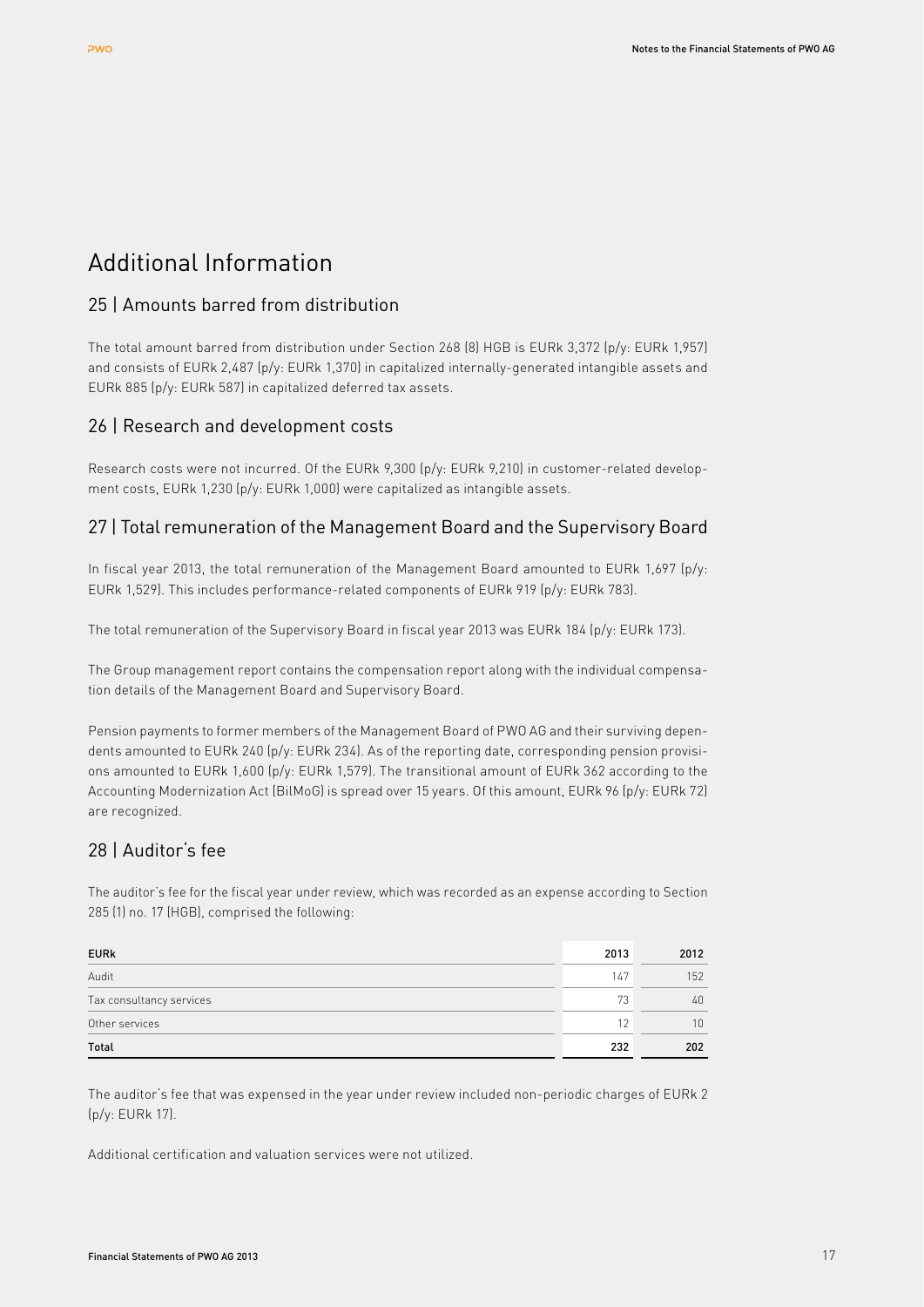# 29 | Investments in affiliated companies

As at December 31, 2013, PWO AG held an interest in the following companies:

| <b>EURK</b>                                                                    | Ownership | Net income | Equity |
|--------------------------------------------------------------------------------|-----------|------------|--------|
| PWO Canada Inc., Kitchener, Canada                                             | 100%      | 2.389      | 14,080 |
| PWO UNITOOLS CZ a.s., Valašské Meziříčí, Czech Republic                        | $100\%$   | 5.666      | 17.674 |
| PWO Holding Co., Ltd., Hongkong, China                                         | $100\%$   | $-30$      | $-856$ |
| PWO High-Tech Metal Components (Suzhou) Co., Ltd., Suzhou, China <sup>11</sup> | $100\%$   | $-1.530$   | 16.786 |
| PWO High-Tech Tool Trading (Suzhou) Co., Ltd., Suzhou, China <sup>11</sup>     | $100\%$   | $-12$      | 130    |
| PWO de México S.A. de C.V., Puebla, Mexico <sup>21</sup>                       | $100\%$   | -667       | 11.189 |

<sup>1)</sup> indirect holding through PWO Holding Co., Ltd., for a total of 100%.  $^{2}$  indirect holding through PWO Canada Inc. for a total of 1%.

### 30 | Consolidated financial statements

The consolidated financial statements are included in the consolidated financial statements of Consult Invest Beteiligungsberatungs GmbH, Böblingen, as the premier Group parent company and can be accessed in the Bundesanzeiger (Federal Gazette).

### 31 | Corporate Governance

In accordance with the German Corporate Governance Code, the Declaration of Conformity submitted by the Management Board and the Supervisory Boards in December 2013 is permanently available to our shareholders on our Company website.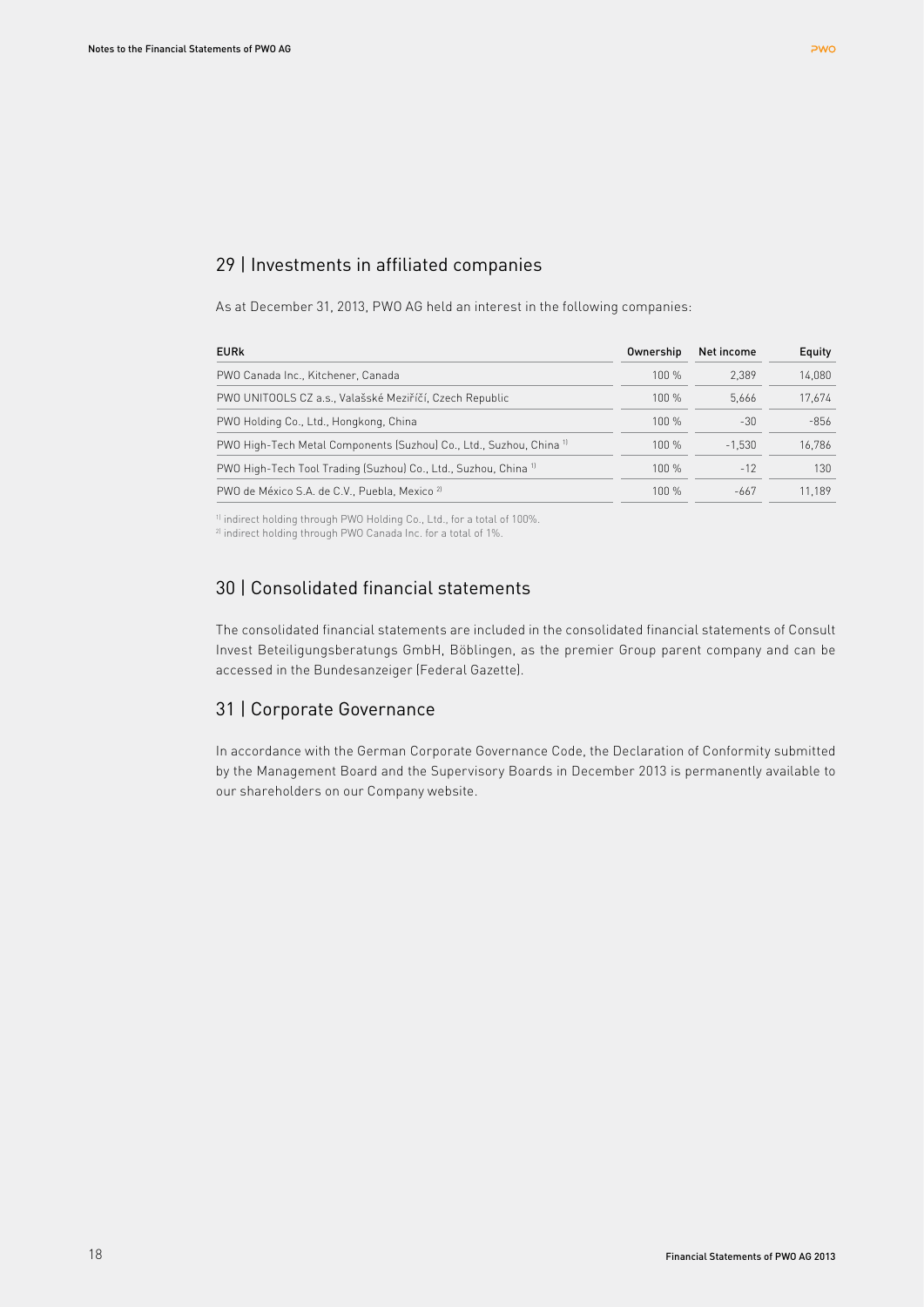# Governing Bodies

# Supervisory Board

#### Dieter Maier, Stuttgart

Chairman of the Supervisory Board

Former member of the Executive Board of Baden-Württembergische Bank AG, Stuttgart **FURTHER MANDATES**

- Düker GmbH & Co. KGaA, Karlstadt | Member of the Supervisory Board
- > Leitz GmbH & Co. KG, Oberkochen | Chairman of the Advisory Board

#### Dr. Gerhard Wirth, Stuttgart

Deputy Chairman of the Supervisory Board (since May 22, 2013) Attorney-at-law, partner in the law firm Gleiss Lutz Hootz Hirsch Partnerschaftsgesellschaft von Rechtsanwälten, Steuerberatern

#### **FURTHER MANDATES**

- > Karl Danzer GmbH & Co. KG, Reutlingen | Chairman of the Advisory Board
- Düker GmbH & Co. KGaA, Karlstadt | Member of the Supervisory Board
- Wolff & Müller Holding GmbH & Co. KG, Stuttgart | Member of the Advisory Board

#### Dr. Georg Hengstberger, Tübingen (since May 22, 2013)

- Master's degree in mathematics, Risk Controller, Landesbank Baden-Württemberg, Stuttgart **FURTHER MANDATES**
- > Düker GmbH & Co. KGaA, Karlstadt | Member of the Advisory Board

#### Dr. jur. Klaus-Georg Hengstberger, Böblingen (until May 22, 2013)

Deputy Chairman of the Supervisory Board

Managing Director of Consult Invest Beteiligungsberatungs-GmbH, Böblingen **FURTHER MANDATES**

> Düker GmbH & Co. KGaA, Karlstadt | Chairman of the Supervisory Board

#### Herbert König, Renchen-Erlach\*

Industrial clerk and Chairman of the Works Council of PWO AG

#### Ulrich Ruetz, Ludwigsburg

Former Chairman of the Management Board of BERU AG, Ludwigsburg

#### **FURTHER MANDATES**

- > Düker GmbH & Co. KGaA, Karlstadt | Deputy Chairman of the Supervisory Board
- > Sumida Corporation, Tokyo, Japan | Member of the Board
- Wüstenrot Holding AG, Ludwigsburg | Member of the Supervisory Board
- Wüstenrot & Württembergische AG, Stuttgart | Member of the Supervisory Board

#### Katja Ullrich, Durbach\*

Commercial training officer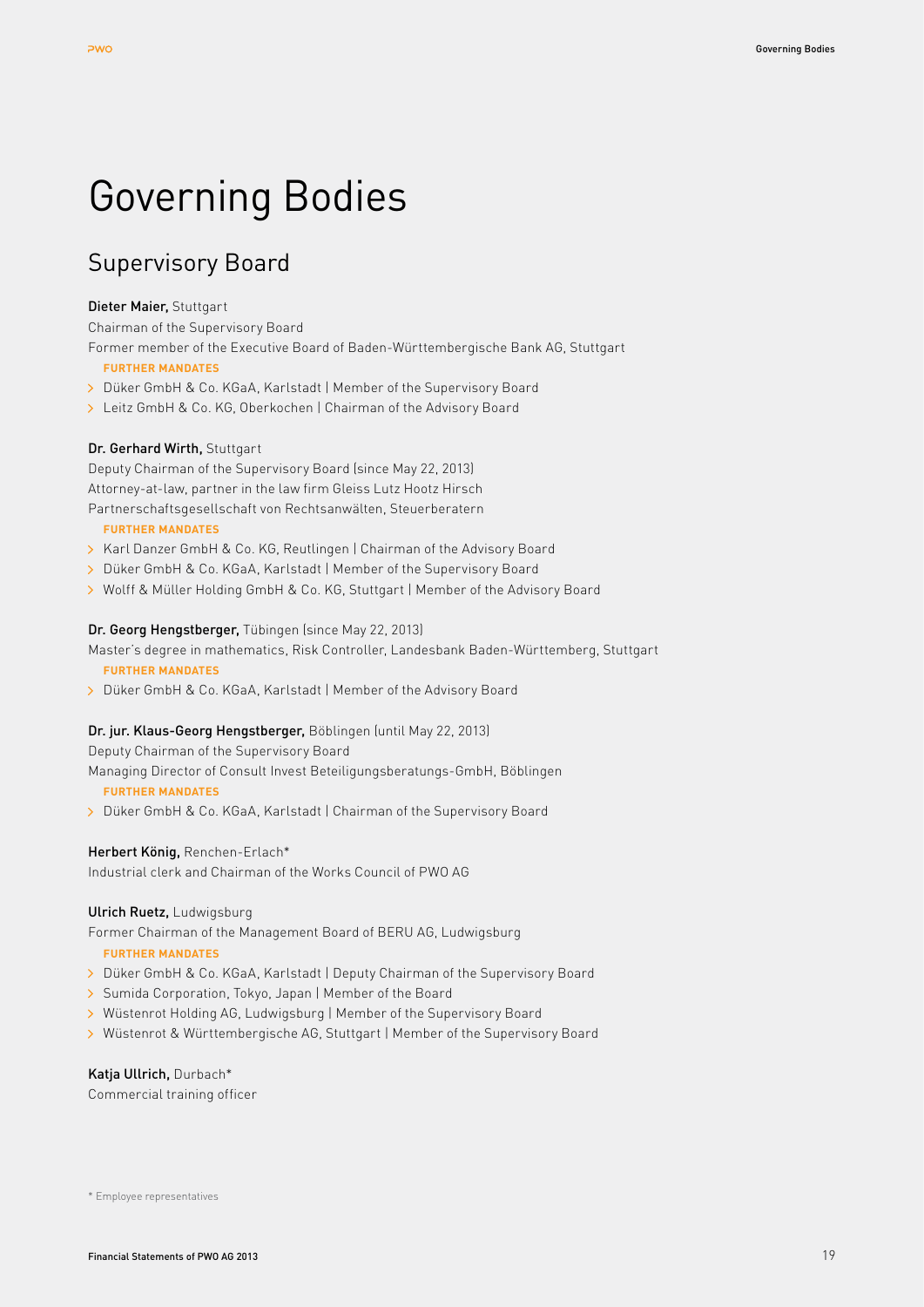# Management Board

#### Dipl.-Ing. Karl M. Schmidhuber, Alzenau

Chairman

Market and Technology

**FURTHER MANDATES**

- > PWO Canada Inc., Kitchener, Canada | Director
- > PWO Holding Co., Ltd., Hong Kong, China | Director
- > PWO High-Tech Metal Components (Suzhou) Co., Ltd., Suzhou, China | Chairman of the Board of Directors
- > PWO High-Tech Tool Trading (Suzhou) Co., Ltd., Suzhou, China | Chairman of the Board of Directors
- PWO de México S.A. de C.V., Puebla, Mexico | Chairman of the Board of Directors

#### Bernd Bartmann, Offenburg

Administration and Finance

**FURTHER MANDATES**

- PWO Canada Inc., Kitchener, Canada | Director
- > PWO UNITOOLS CZ a.s., Valašské Meziříčí, Czech Republic | Member of the Supervisory Board
- > PWO Holding Co., Ltd., Hong Kong, China | Director
- PWO High-Tech Metal Components (Suzhou) Co., Ltd., Suzhou, China | Director
- > PWO High-Tech Tool Trading (Suzhou) Co., Ltd., Suzhou, China | Director
- > Sparkasse Offenburg/Ortenau, Offenburg | Member of the Advisory Board
- avenit AG, Offenburg | Deputy Chairman of the Supervisory Board (since June 25, 2013)

#### Dr.-Ing. Winfried Blümel, Oberkirch

Production and Materials

#### **FURTHER MANDATES**

- > PWO UNITOOLS CZ a.s., Valašské Meziříčí, Czech Republic | Chairman of the Supervisory Board
- PWO de México S.A. de C.V., Puebla, Mexico | Member of the Board of Directors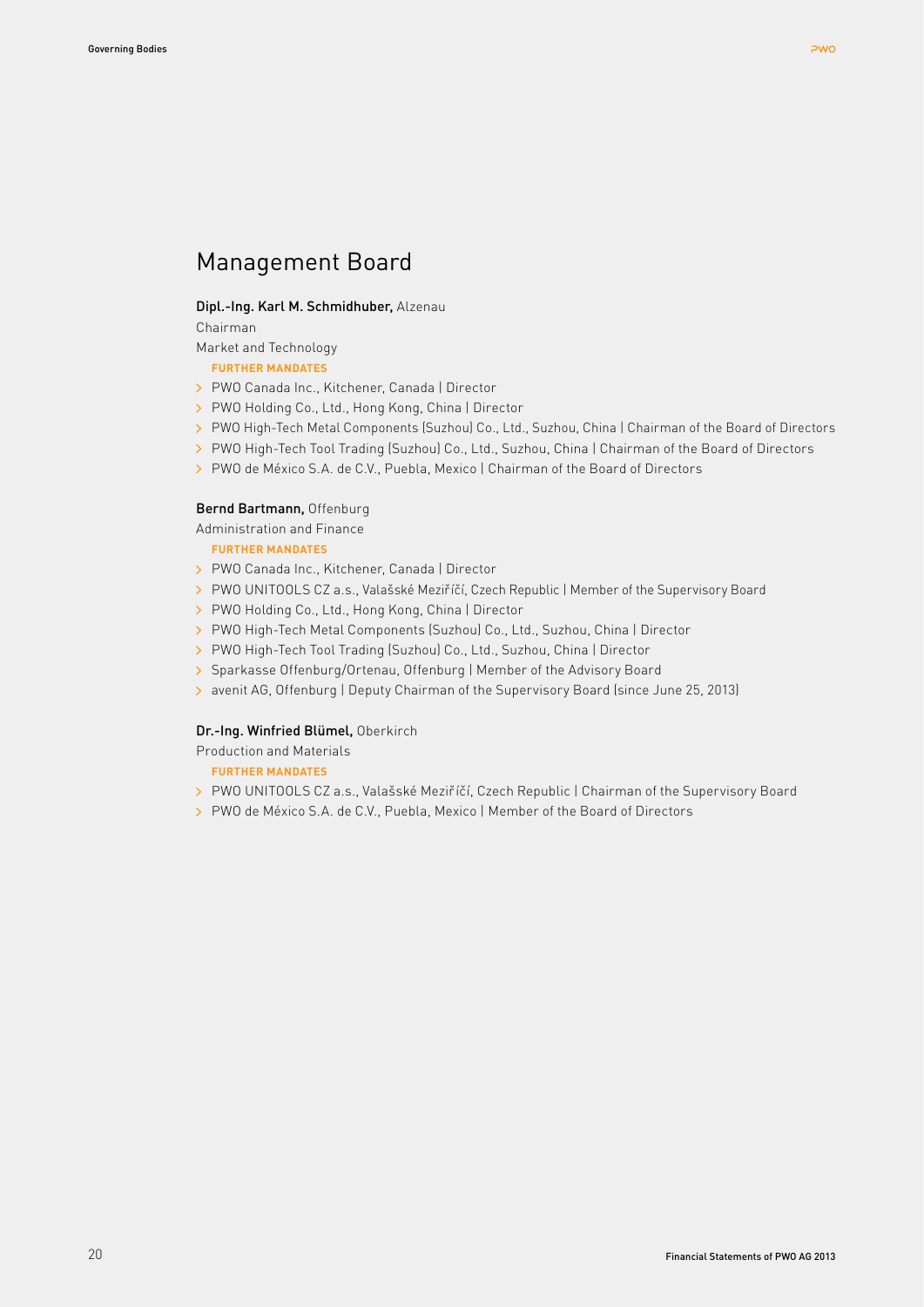# Proposal for the Appropriation of Profits

It is proposed to the Annual General Meeting that the unappropriated retained earnings of PWO AG as of December 31, 2013 in the amount of EUR 5,628,590.79 to be appropriated as follows:

| Payment of a dividend of EUR 1.80 |                  |
|-----------------------------------|------------------|
| per dividend-bearing share        | EUR 5.625.000.00 |
| Carried forward to new account    | EUR 3.590.79     |

The proposal for the appropriation of the unappropriated retained earnings does not take treasury shares into account. Should the Company hold shares in treasury at the time a resolution on the appropriation of the unappropriated retained earnings is adopted by the Annual General Meeting, the sum to be distributed shall be reduced by the proportion of the dividend accruing to the treasury shares. The sum carried forward to new account shall increase by the same amount.

Oberkirch, March 13, 2014

The Management Board

 $DMO$ 

Karl M. Schmidhuber (Chairman)

Bernd Bartmann Dr. Winfried Blümel

#### Progress-Werk Oberkirch AG

Industriestraße 8 77704 Oberkirch

P.O. Box 13 44 77697 Oberkirch Germany

Telephone: +49 7802 84-0 Fax: +49 7802 84-356 info@progress-werk.de www.progress-werk.de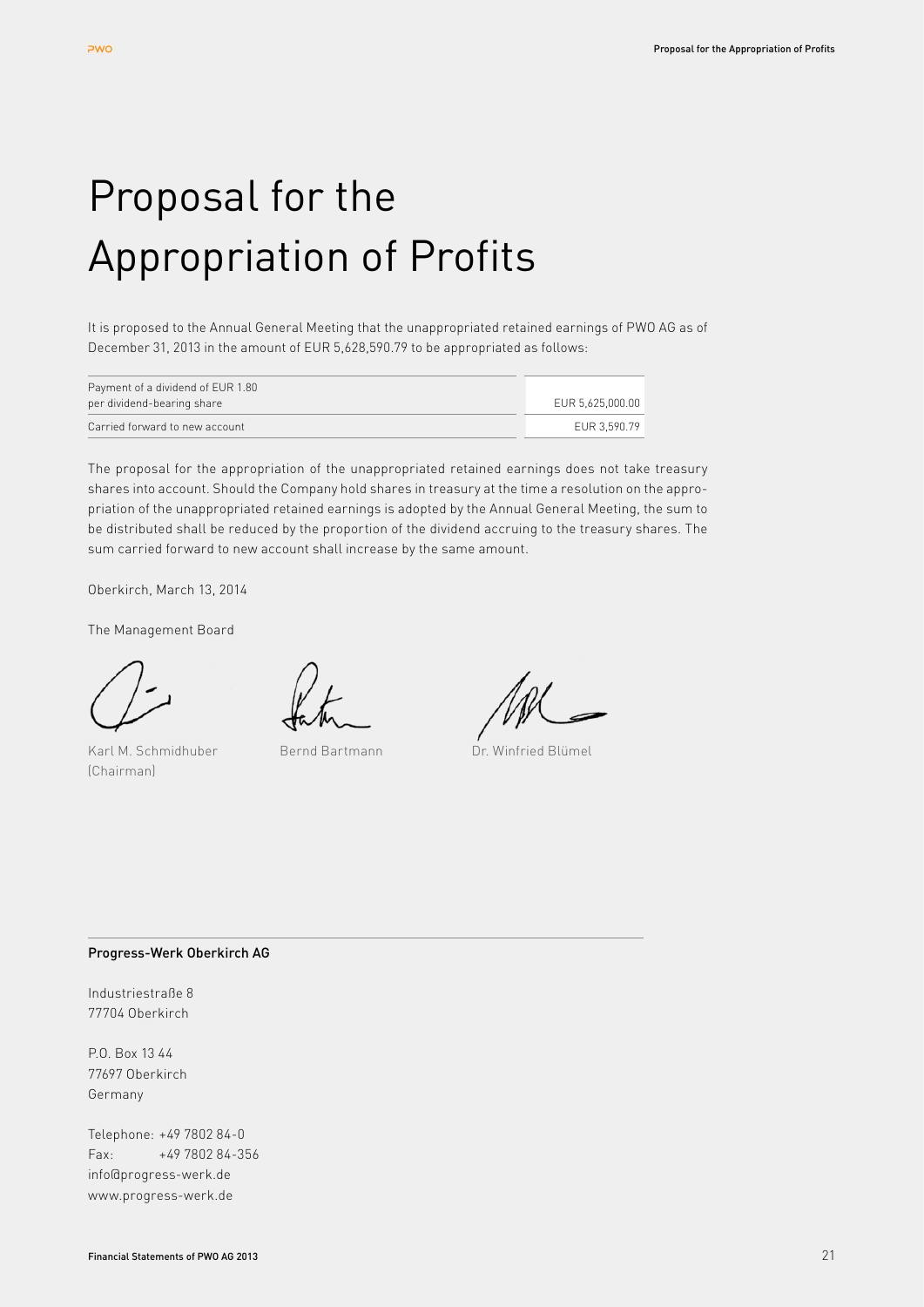# Audit Opinion

The following audit certificate was awarded by Ernst & Young GmbH for the financial statements and management report which was amalgamated with the consolidated management report:

"We have audited the annual financial statements for Progress-Werk Oberkirch Aktiengesellschaft, Oberkirch comprising the balance sheet, income statement and notes, and including the underlying accounting and management report amalgamated with the consolidated management report for the fiscal year from January 1 to December 31, 2013. Responsibility for the accounting and for the preparation of the annual financial statements and the management report in accordance with the principles of German commercial law and the supplementary provisions contained in the articles of association lies with the legal representatives of the Company. Our task is on the basis of the audit undertaken by us to deliver a judgment on the annual financial statements including the underlying accounting, and on the management report.

We have conducted our audit of the annual financial statements in accordance with Section 317 of the German Commercial Code (HGB) in consideration of the German auditing standards defined by the Institut der Wirtschaftsprüfer (IDW). These require the audit to be planned and conducted in such a manner as to detect with adequate certainty any inaccuracies or infringements which may have a significant impact on the impression of the assets, financial and earnings situation, as conveyed by the annual financial statements and the management report, and in consideration of the principles of due and proper accounting. In determining the actions to be taken as part of the auditing procedure, consideration was given to the knowledge of the Company's business activities and the economic and legal environment, as well as to the possible errors likely to be encountered. In the course of the audit the effectiveness of the accounting-based internal control system and proofs of the information contained in the accounts, the annual financial statements and the management report were assessed on the basis of random samples. The audit encompasses an appraisal of the accounting principles applied and of the principal assessments made by the legal representatives, as well as an evaluation of the overall presentation of the annual financial statements and management report. We are of the opinion that our audit forms an adequately secure foundation on which to base our judgment.

Our audit has caused us to raise no objections.

In our judgment based on the findings of our audit, the annual financial statements comply with the principles of the law and with the supplementary provisions of the articles of incorporation, and in consideration of the principles of due and proper accounting these statements present an image of the assets, financial and earnings position of the Company which concurs with the true circumstances. The management report is consistent with the annual financial statements and overall presents an accurate image of the position of the Company and the opportunities and risks of future development."

Freiburg i. Br., March 18, 2014

Ernst & Young GmbH Wirtschaftsprüfungsgesellschaft

hite

Schwelele

Nietzer (Auditor) Schmelzle (Auditor)